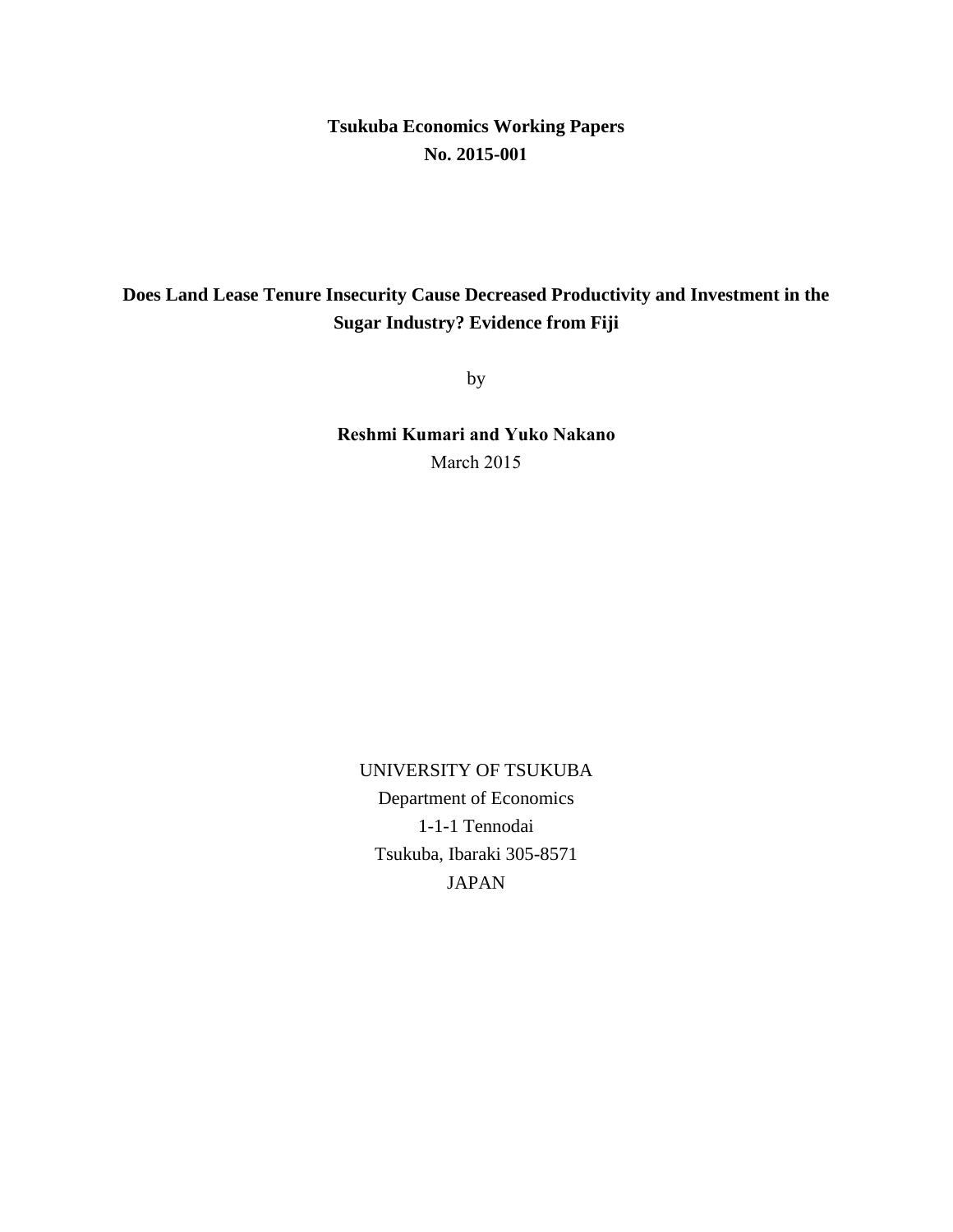# **Does Land Lease Tenure Insecurity Cause Decreased Productivity and Investment in the Sugar Industry? Evidence from Fiji\***

Reshmi Kumari, Yuko Nakano†

Does land lease tenure insecurity cause decreased productivity and investment in the sugar industry? To answer this question, the present study examined the impact of weak formal tenure lease arrangements on tenants' investment and the productivity of sugarcane in Ba province, Fiji. After controlling for potential endogeneity in the choice of lease tenure using instrumental variables (IV), it was shown that tenants under insecure lease tenure (expiring in 0–5 years) achieve significantly lower yields of sugarcane, by 9–11 tonnes per hectare, and plant smaller areas of new sugarcane, by 0.19–0.25 hectares on average, than do tenants under secure lease tenure. Insecure lease tenure also negatively affects chemical fertilizer use, although this impact is not statistically significant. An intervention to improve tenure security would likely enhance the production efficiency of and investment in the Fijian sugarcane industry.

**Key words**: Fiji, Investment, Land, Sugarcane, Tenure Insecurity

\* The authors would like to thank the seminar participants at the University of Tsukuba for their constructive comments and the Fiji Sugar Cooperation and Ministry of Agriculture of Fiji for allowing the use of their data and providing advice. This research was conducted with financial support from the Asian Development Bank. † Reshmi Kumari (email: [rshm\\_kumari@yahoo.com.](mailto:rshm_kumari@yahoo.com)au) is at the Economic Planning Office, Ministry of

Agriculture, Republic of Fiji. Yuko Nakano is at the Faculty of Humanities and Social Sciences, University of Tsukuba, Ibaraki, Japan.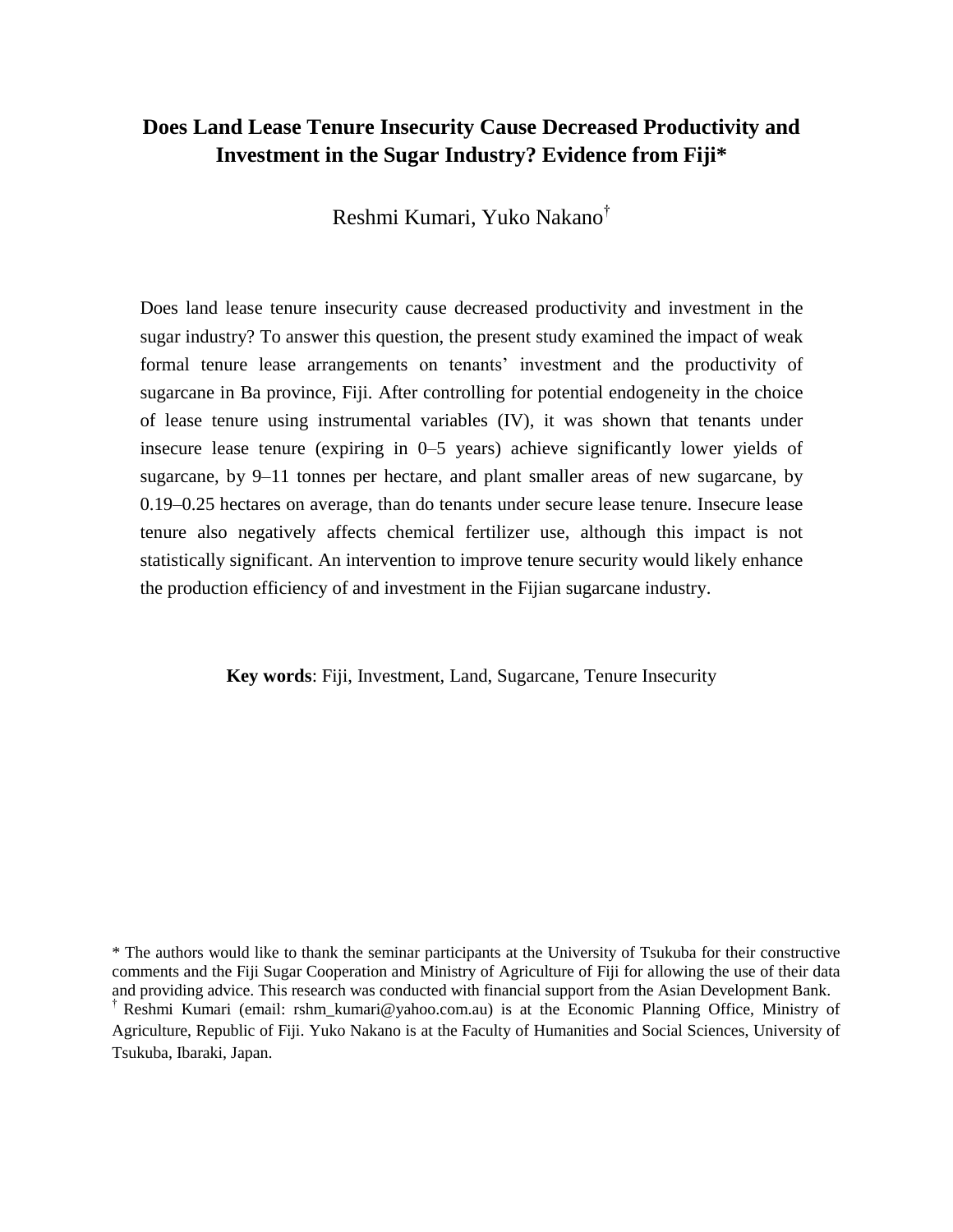### **1. Introduction**

Land tenure security is often considered essential for poverty reduction, improvement in economic growth, and development (World Bank, 2014). Empirical evidence from sub-Saharan and Asian countries suggests that informal tenure arrangements undermine farmers' incentives to undertake land-specific investment and cause great losses in productivity (Gavian and Fafchamps, 1996; Place and Otsuka, 2001; Jacoby et al., 2002; Deininger and Ali, 2008; Goldstein and Udry, 2008). To improve tenure security, international organizations such as the World Bank, International Monetary Fund (IMF), and European Union (EU) often promote the formalization of tenure through titling, registration, and formal lease agreements (see Besley, 1995; Jacoby and Minten, 2007; Ali et al., 2012).

While many previous studies have explored the impacts of formal ownership tenure arrangements, their results are ambiguous. Several studies have found that attempts to formalize tenure through land certification and registration programs significantly increase tenure security, land-related investment, and supply of land to the rental market (Banerjee et al., 2002; Deininger at el., 2011). Conversely, others have shown that formal land titling has no significant effects on plot-specific investment compared to plots without titles (Jacoby and Minten, 2007; Deininger and Ali, 2008; Suyanto et al., 2002). Furthermore, despite the emphasis placed on formal ownership tenure agreements, relatively little evidence exists regarding the quantitative impact of lease tenure insecurity. Relevant studies include those of Gavian and Ehui (1999), Jacoby and Mansuri (2008), and Abdulai et al., (2011), who showed that tenants under informal fixed-rent lease contracts achieved lower investment levels and productivity compared to owners of cultivated plots because of landlords' failure to commit to future lease contracts, thus not rewarding tenants for their investment.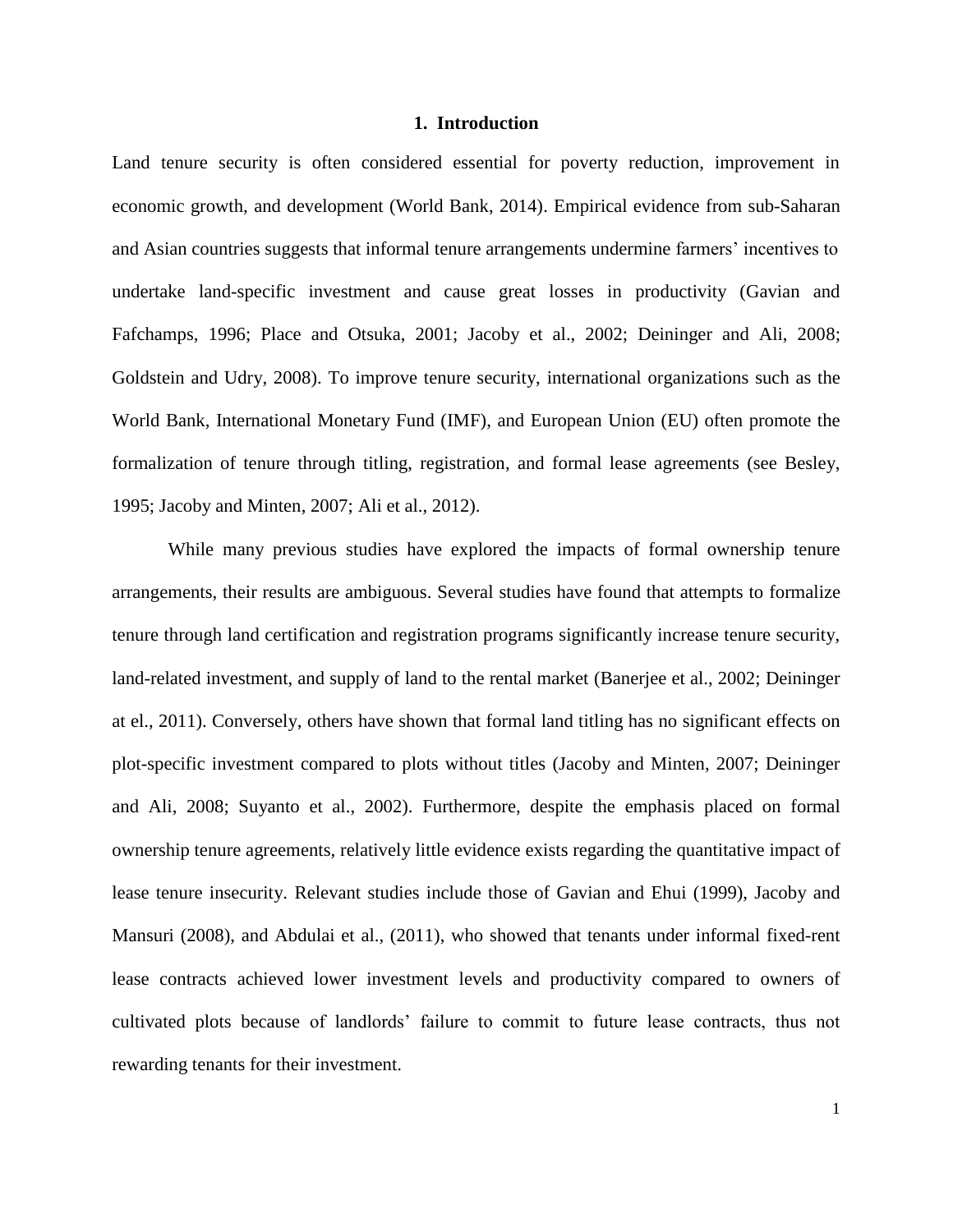Several studies have also indicated that results on the impacts of both informal and formal land tenure on investment and productivity may be biased because of reverse causality or potential endogeneity in tenure choice. Hence, recent research has considered the endogeneity of tenure arrangements to examine the true impacts of tenure insecurity and formal land tenure systems (Besley, 1995; Brasselle et al., 2002; Deininger and Jin, 2006; Jacoby and Mansuri, 2008; Abdulai et al., 2011; Ali et al., 2012).

In this study, we investigate the impact of lease tenure insecurity under formal lease arrangements on tenant investment and sugarcane productivity in Fiji by controlling for the endogeneity in tenure choice. The sugar industry is important to Fiji's economy because it contributes to the country's GDP and provides income to approximately 200,000 people in rural areas (IMF, 2011). Sugarcane production, however, has continually declined over the past decade. Previous studies from Fiji have identified that weak tenure arrangements under formal leasing systems reduce investment and sugarcane yield, although these analyses have generally been descriptive (Lal et al., 2001; Naidu and Reddy, 2002; Narayan and Prasad, 2005; Prasad and Tisdell,  $2006$ <sup>1</sup>.

We investigate the economic implications of tenure insecurity on yield (tonnes per hectare), chemical fertilizer use (kilograms per hectare), and newly planted cane (hectares) using household data from Ba province, Fiji. The three major land tenure systems in Fiji are Freehold (privately owned), State (government owned), and iTaukei land (communally owned)<sup>2</sup>. Land

l

<sup>&</sup>lt;sup>1</sup> The only exception is Prasad and Tisdell (2006), who used the ordinary least squares (OLS) method to show that tenants whose leases expired within ten years achieved significantly lower yield and were less likely to invest in capital and maintain soil conservation than were tenants under secured leases. Although Prasad and Tisdell (2006) contributed to the literature by examining tenure insecurity under formal leasing systems, they did not consider possible endogeneity bias in tenure choice.

<sup>&</sup>lt;sup>2</sup> The iTaukei lease was previously known as the native lease, while the State lease was previously referred to as the Crown lease.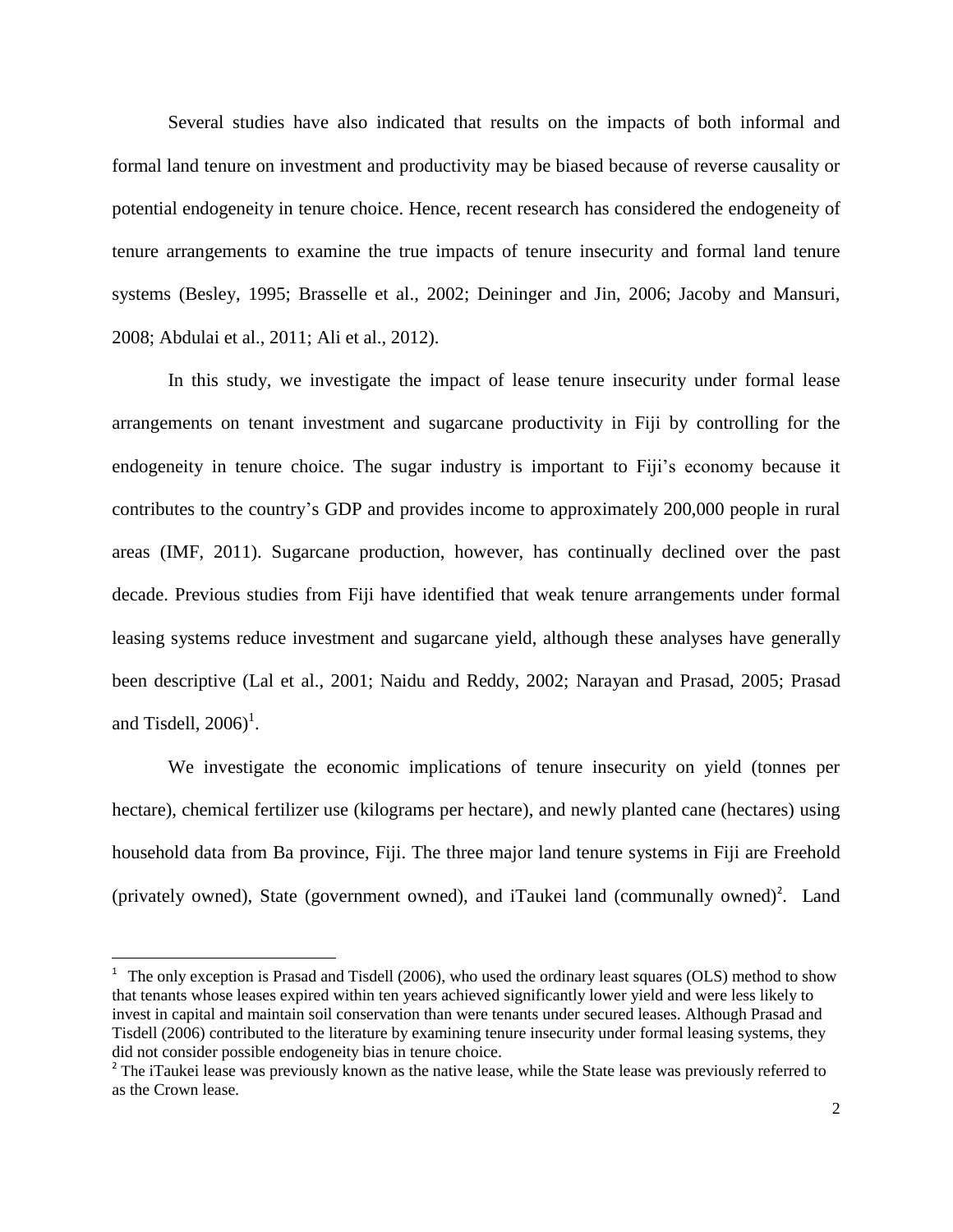cannot be sold permanently (except for Freehold land), and individuals can only obtain usufruct rights to land by leasing it under formal lease agreements. The Agricultural Landlord and Tenants Act of 1977 (ALTA) allows for land leases of 30 years under both the State and iTaukei arrangements. Although ALTA protects tenants during the lease period, iTaukei lease tenants are less secure than are State tenants. ITaukei tenants lack a provision for lease extension or renewal when leases are expiring, while State tenants are able to review their lease contracts. Consequently, weak lease arrangements under the iTaukei tenure leasing system may discourage land-specific investments and create production inefficiency, especially when leases are expiring. We hypothesized that farmers under iTaukei tenure would decrease their long-term investment, thereby achieving lower sugarcane productivity; when their leases were due to expire within 5 years. We controlled for endogeneity in tenure choice using an instrumental variable (IV) method.

The structure of the paper is as follows. Section 2 describes the background of the land tenure system and sugar industry in Fiji. Section 3 explains the data and study site. Section 4 provides descriptive analysis. Section 5 presents the empirical model and estimates the impacts of tenure insecurity on yield, fertilizer use, and newly planted cane area. Finally section 6 concludes the paper.

# **2. Background**

# *2.1 Sugar Industry in Fiji*

The sugarcane industry in Fiji was developed by the Colonial Sugar Refining Company (CSR), which owned and managed four sugar mills from 1879 to 1972 (Lal et al., 2001, Naidu and Reddy, 2002). The CSR initially grew its own sugarcane on state-owned land and employed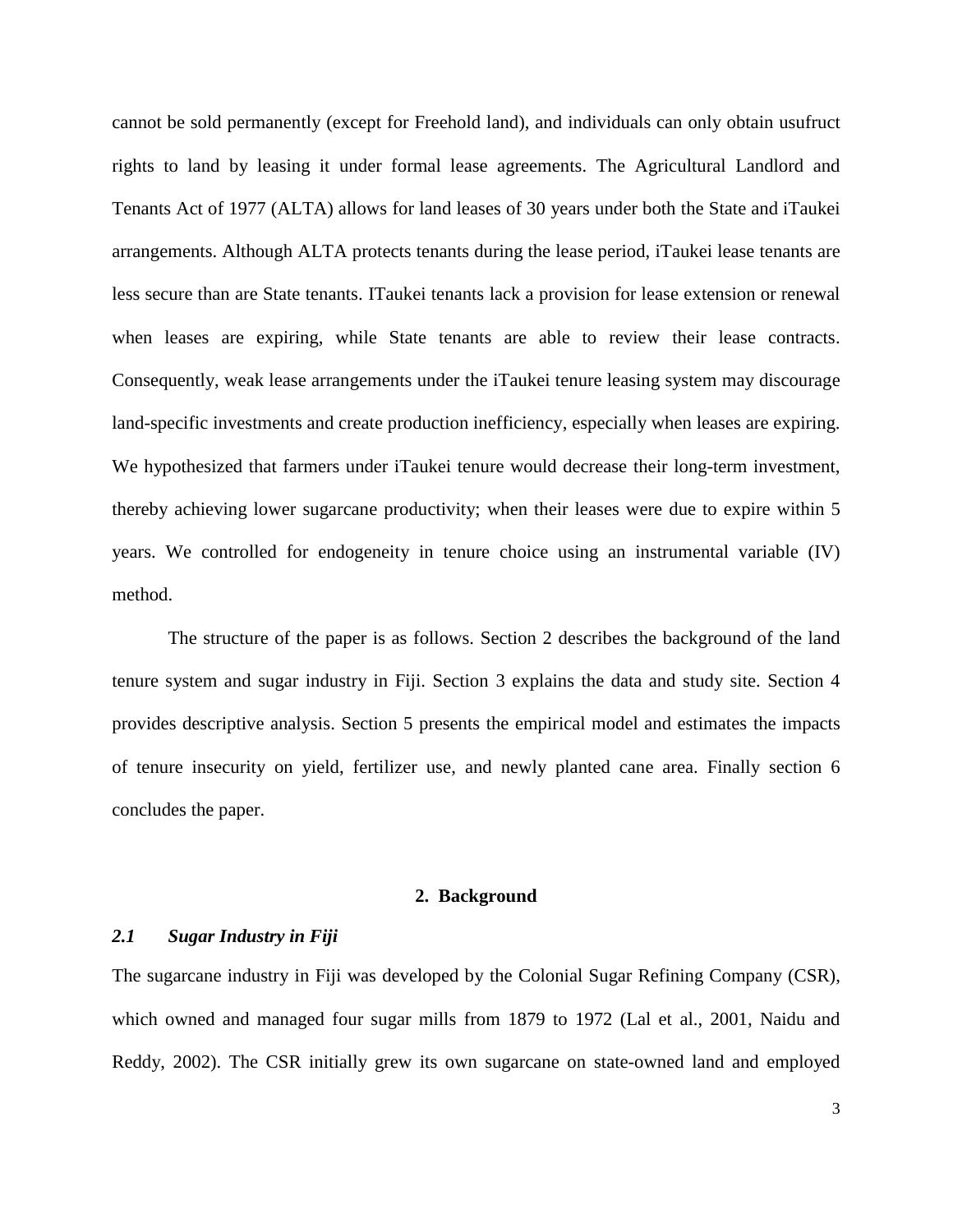Indian laborers, who were brought to Fiji from India by the British. Between 1879 and 1916, over 60,000 Indians worked on the plantations under contracts (indenture system). These laborers were later settled as independent smallholder farmers on an average of 4 hectares of State land after the indenture system was abolished in 1916 (Moynagh, 1978). In 1973, the CSR sold its interest to the Fiji Sugar Corporation (FSC), which is fully owned by the government. The FSC buys sugarcane from farmers, processes it into raw sugar, and sells it to the UK in European market under the Economic Partnership Agreement (EPA). Of the proceeds from these sugar sales, 70% is distributed to farmers as sugarcane payments (FSC, 2010).

Sugarcane became a priority industry for Fiji's economy during the 1970s after the country's independence (Narayan and Prasad, 2005). Relatively high sugar export earnings (70% of total exports) were recorded during that period (IMF, 2011). The number of farmers increased gradually from 16,995 in 1975 to over 22,000 by 1995 (FSC, 2000). As shown in Figure 1, the FSC achieved its highest sugar production (over 0.5 million tonnes) in 1995. However, production has recently declined. Harvested area dropped from 66,000 hectares in 1999 to 49,000 hectares in 2009. This setback is believed to be a consequence of the uncertainty and nonrenewal of iTaukei leases that had begun to expire in  $1997<sup>3</sup>$  (Lal et al., 2001; Naidu and Reddy, 2002; Prasad and Tisdell, 2006). Although successive governments have attempted to boost sugarcane production, these efforts have been futile. The EU, as the major player in Fiji's sugar industry, has called for land lease reforms to increase productivity from the current yield of 46 tonnes per hectare to 65 tonnes per hectare (EU, 2013).

 $\overline{a}$ 

<sup>&</sup>lt;sup>3</sup> Note that tenants who were issued a ten-year lease before ALTA came into effect in 1977 were granted a single extension of 20 years upon lease expiry (Government of the Republic of Fiji, 1978, Cap.270:13.1). Therefore, the first lease expiry was experienced by iTaukei tenants in 1997.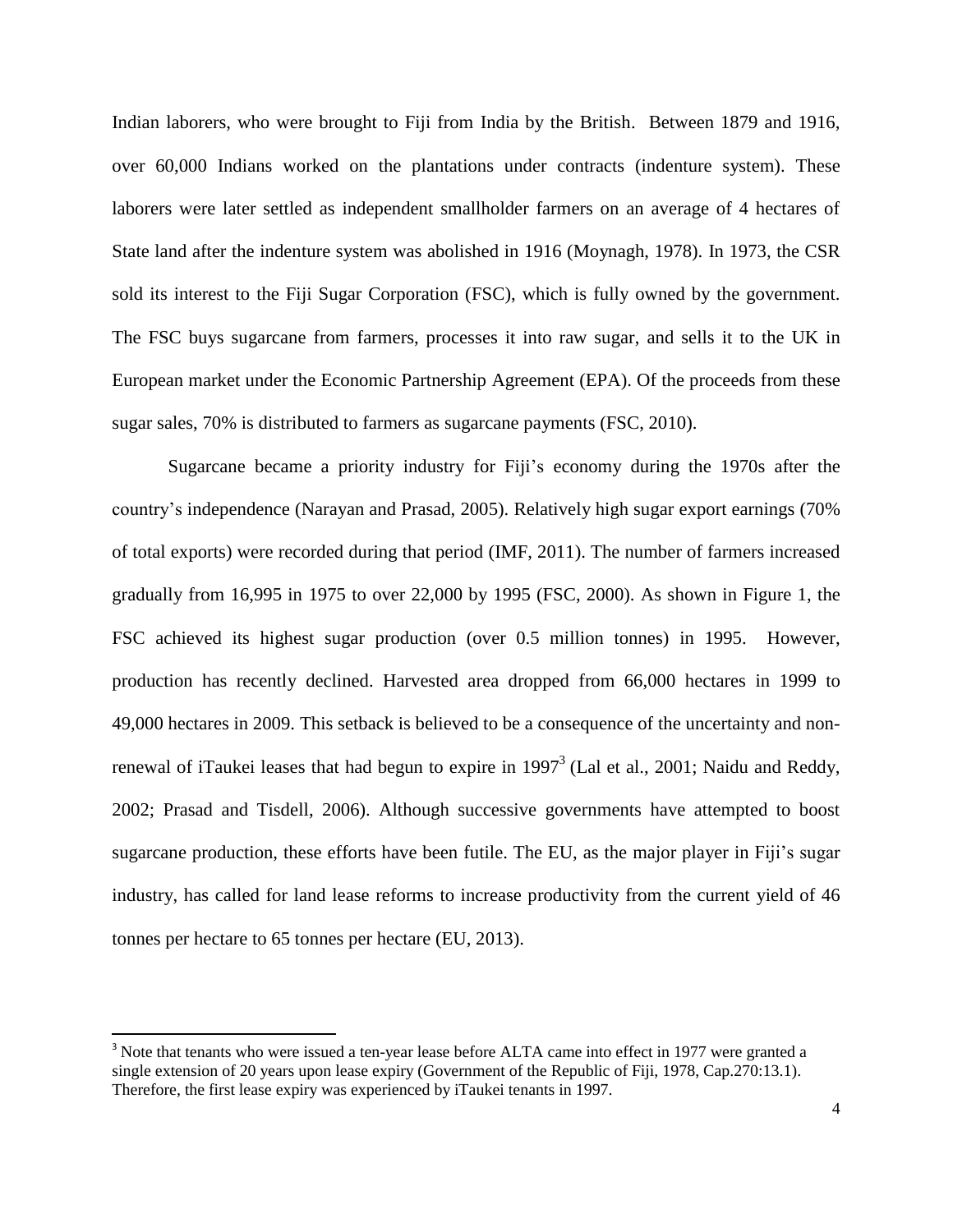# *2.2 Land Tenure System in Fiji*

Fiji's current land tenure system was established under British colonial rule between 1874 and 1940<sup>4</sup>. As previously mentioned, three types of land tenure exist in Fiji: Freehold, iTaukei, and State. Freehold land comprises 8% of the total land and is privately owned, mainly by Europeans. Only 2% of Freehold land is owned by Indians and used for agricultural purposes. These Indians purchased Freehold land from Europeans in the 1930s after the Europeans divested from sugarcane farming (Gillion, 1977). Freehold land follows the formal tenure system and can be easily bought and sold (Rakai et al., 1995).

However, other land cannot be sold permanently, either by sale, grant, transfer<sup>5</sup>, or exchange, as stipulated in the 1970, 1991, 1997, and 2013 constitutions of Fiji, respectively. Individuals must rent State or iTaukei land for commercial, industrial, residential, or agricultural purposes on lease agreements under legal contracts. Over 87% of total land, now known as iTaukei land, was awarded to indigenous Fijians under the Deed of Cession agreements of 1974. This land is owned communally by several landowning units referred to as clans or *mataqali*<sup>6</sup>. This iTaukei land follows the formal lease system and is available for leasing to nonindigenous and indigenous people outside the *mataqali*. The iTaukei Land Trust Board (TLTB) is a statutory body responsible for administering the land, issuing leases, and collecting and distributing rents to the beneficiaries on behalf of the iTaukei land owners. <sup>7</sup> The remaining 5% of total land is State land and is owned by the government. State land is also offered for leasing under formal

 $\overline{\phantom{a}}$ 

<sup>&</sup>lt;sup>4</sup> Fiji was a British colony from 1874 to 1970Ward, 1969).

<sup>&</sup>lt;sup>5</sup> Although transfer of lease may be allowed, the ownership of State land remains with the government and that of iTaukei land remains with landowners.

 $6$  A total of 788 clans exist in Ba Province (Singh and Reddy, 2007), and the number of members in each clan varies from several hundred to over a thousand (Lal et al, 2001).

<sup>&</sup>lt;sup>7</sup> Although iTaukei land is owned by indigenous Fijians, administration, lease issuing, and rent collection is managed by the TLTB. The TLTB deducts 20% of rent income as administrative costs (Prasad and Tisdell, 2006).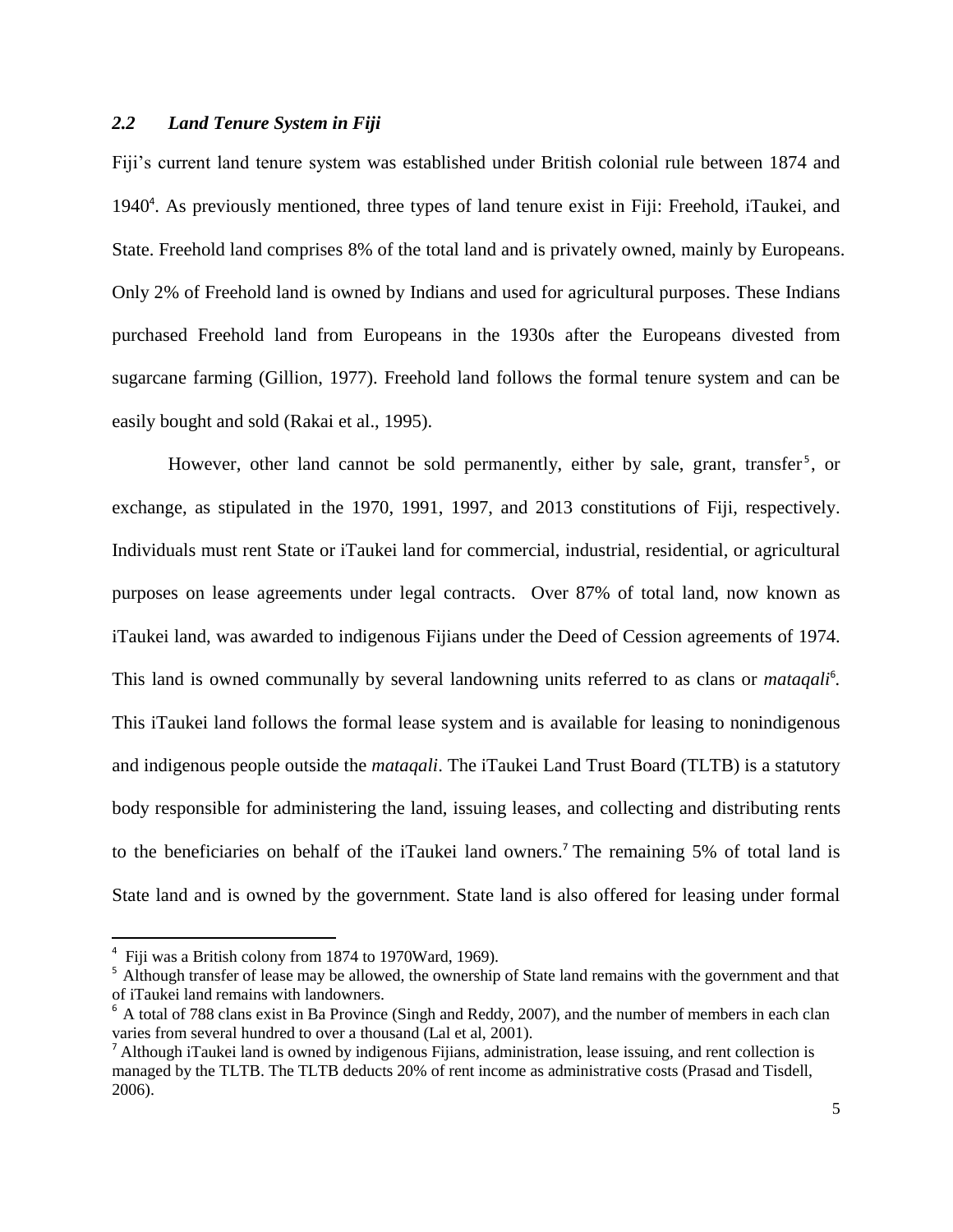lease agreements. The Ministry of Lands office is the statutory body responsible for issuing State leases and collecting rent (Government of the Republic of Fiji, 1978, Cap.132).

Since 1977, both State and iTaukei leases for sugarcane cultivation have been issued for 30 years under ALTA. ALTA was introduced to rationalize the leasing of all agricultural land (Lal et al., 2001). All tenants are charged a fixed rent, up to 6% of the unimproved capital value, according to ALTA provisions. The most important difference between iTaukei and State land is that leases are renewed automatically only for State tenants, although the lease period is same under both tenure systems $^{8}$ .

# **3. Data and Study Site**

This paper uses cross-sectional data for Ba province from the National Agriculture Survey (NAS), conducted by the Ministry of Agriculture of Fiji from October to November 2009. Ba province is the most important sugarcane area in Fiji and contains two mills, called Lautoka and Rarawai. Over 65% of the total sugarcane produced in Fiji comes from this province (Gillion, 1977; FSC, 2010). The main crop grown in Ba is sugarcane because of lease restrictions, although small areas are allotted for growing other crops, such as root crops and vegetables, and raising livestock for subsistence use. All three tenure systems exist in Ba province, and sufficient variation in tenure duration exists to test the hypothesis regarding differences in tenure insecurity between iTaukei and State leases.

The area covered by the NAS was stratified into 76 segments of 1  $\text{km}^2$  using a geographical information system (GIS). A special segment was created for large farms and for those under Freehold tenure. Households were selected randomly from each segment. From a

 $\overline{a}$ 

<sup>&</sup>lt;sup>8</sup> State tenants reapply for lease renewal, while iTaukei tenants apply for a new lease upon lease expiry

<sup>(</sup>Government of the Republic of Fiji, 1978, Cap270; personal communication with Ministry of Lands, 2014).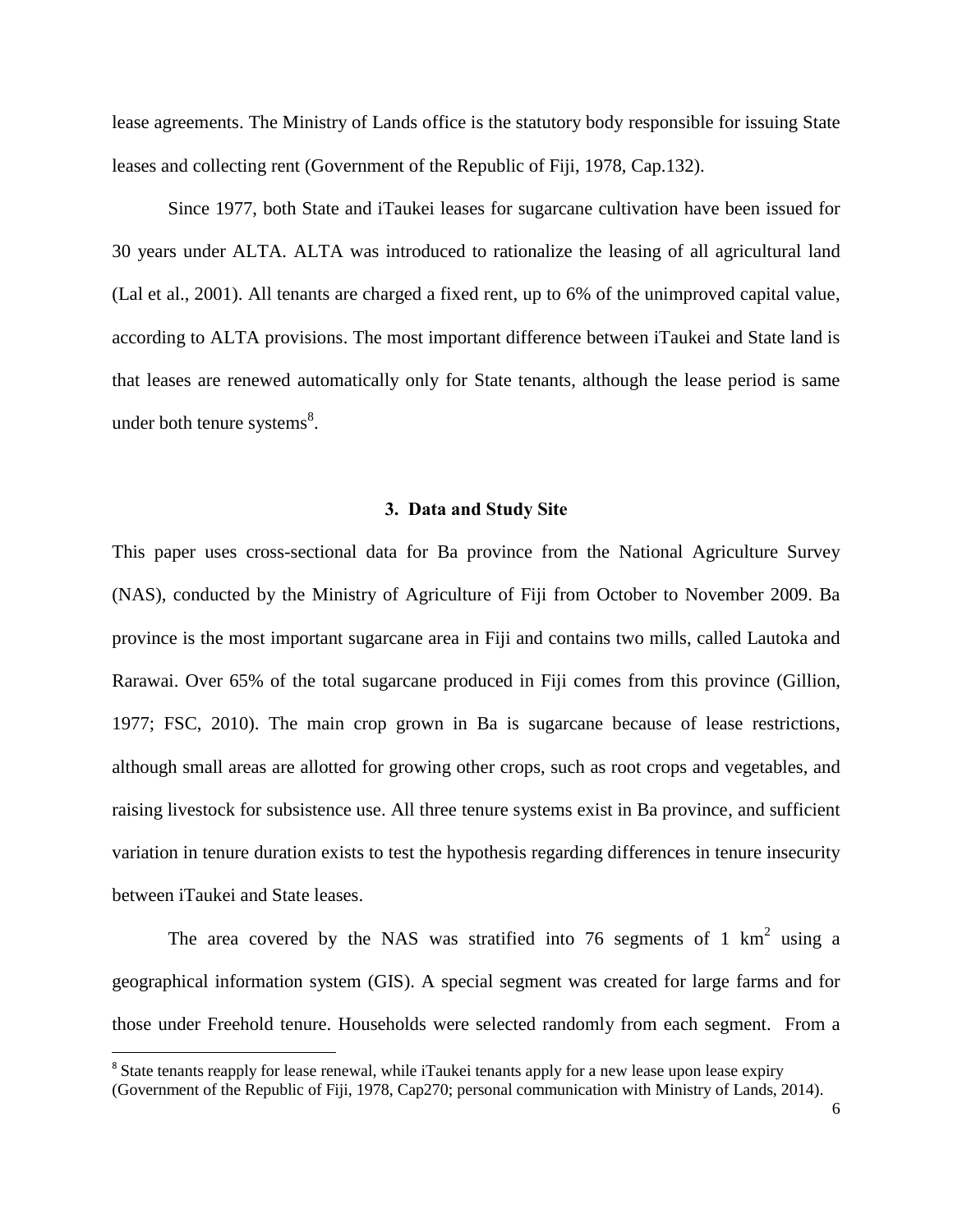total of 1687 selected households, only 719 households cultivated sugarcane. After excluding those with missing values, we were left with 658 households from 58 segments that could be used for analysis. The NAS surveyed the general characteristics of households and their agricultural activities. Additional information on the distances to land offices and mills, tenure and lease expiry, land holdings, fertilizer use, and sugarcane production for 2009 was obtained from the FSC and matched with the NAS households by each farmer's sugarcane contract numbers. Each household cultivated sugarcane under only one tenure type. Households rarely possess land under two or more tenure types because tenure is determined geographically based on a historical process we will discuss later.

Table 1 displays the distribution of plots by the share of owner and tenant cultivators by tenure type in our data set. Of the total cultivators, 87% are tenants, while 13% are owners. Under iTaukei tenure, 95% of the cultivators are tenants. Among iTaukei tenants, 80% are Indians, while 20% are Fijians. Freehold land under sugarcane cultivation is mainly owned by Indians, although some landowners have rented out their land. We found that 11% of cultivators under Freehold tenure are tenants, while 89% are owner-cultivators. All State lands are leased out, and 98% of their tenants are Indians.

#### **4. Descriptive Analysis**

To provide better insights on the impacts of tenure insecurity, we summarize the productivity of sugarcane and investment in Table 2. Sugarcane is a long-term crop that matures in 12–14 months after planting and can be harvested for 5–7 consecutive years. On average, the yield from newly planted cane is 70 tonnes per hectare, while that from "*ratoon"* (roots left underground) cane is 53 tonnes per hectare; however, productivity declines as ratoon ages (Lal et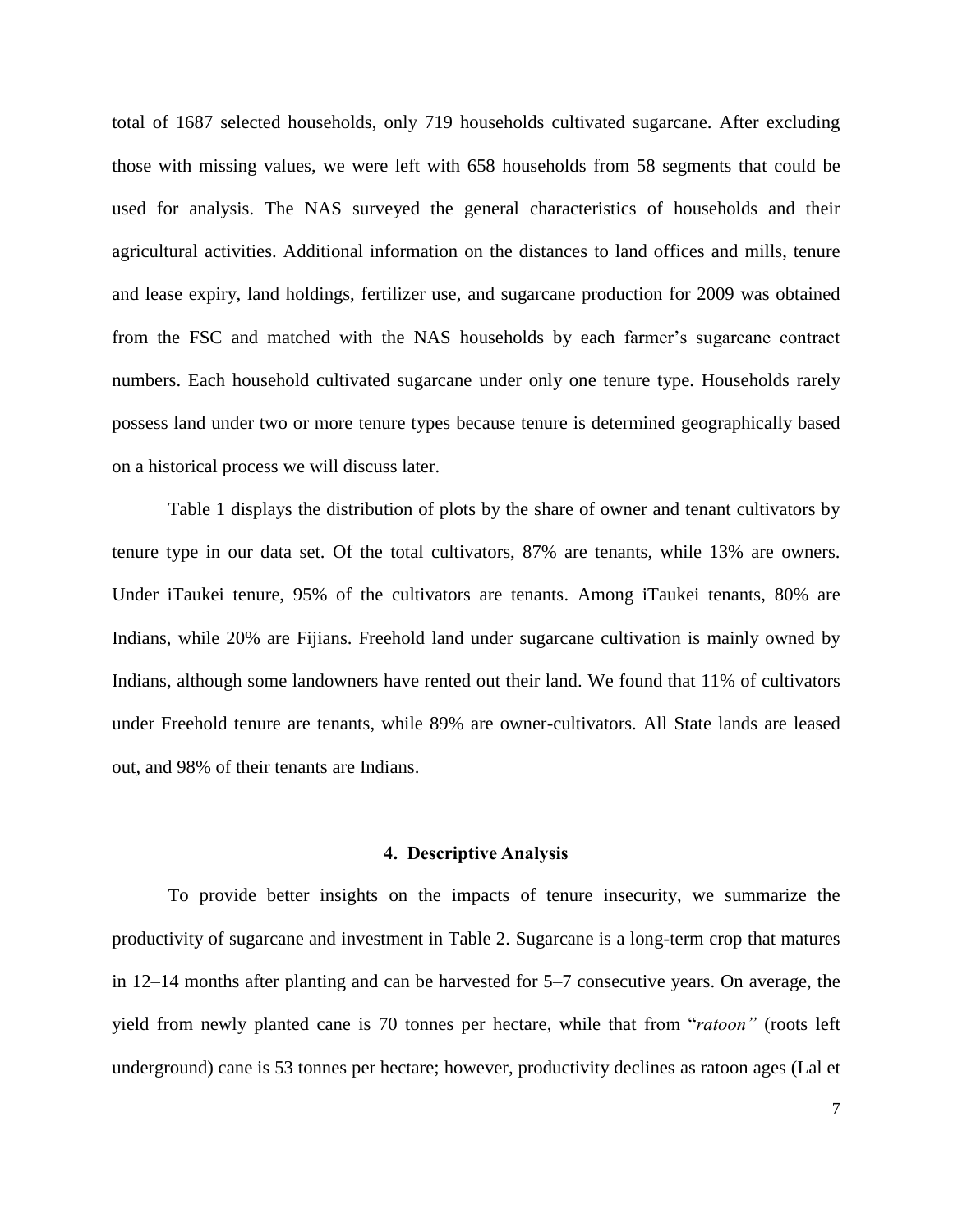al., 2001). Thus, to test our hypotheses, we first divided the iTaukei and State leases into three categories based on years of lease expiry (0–5, 6–10, and over 10 years) and considered the overall average (0-30 years). Then, we conducted *t*-tests on the mean differences for yield, chemical fertilizer use<sup>9</sup>, and newly planted cane area between iTaukei and State leases, that is, the differences between columns (a) and  $(a^1)$ , (b) and  $(b^1)$ , (c) and  $(c^1)$ , and (d) and  $(d^1)$ . The *t*tests showed significant differences between the iTaukei and State tenants in yield and chemical fertilizer use when leases expired in 0–5 years and for the overall average (columns a and d), but when leases expired in 6–10 or over 10 years. On average, for leases expiring in 0–5 years, iTaukei tenants achieved a yield of 40.00 tonnes per hectare and applied 504.50 kilograms of fertilizer per hectare, while State tenants achieved a yield of 50.70 tonnes and used 627.60 kilograms of fertilizer per hectare. State tenants achieved higher productivity and fertilizer use, probably because of their assurance of lease renewals. However, we did not observe a statistically significant difference between iTaukei and State tenants for the size of newly planted cane area. Based on these observations, we developed the following testable hypothesis:

**Hypothesis:** *Yield, chemical fertilizer use, and newly planted cane area of iTaukei tenants will be lower when leases expire within 0–5 years compared to those of State tenants.*

# **5. Empirical Analysis**

# *5.1 Empirical Model*

 $\overline{\phantom{a}}$ 

We also conducted regression analyses to investigate the impacts of weak tenure on productivity and investment. The dependent variables are yield of sugarcane (tons per hectare), chemical

<sup>&</sup>lt;sup>9</sup> Chemical fertilizer is the only source of nutrients applied to sugarcane farms to maintain soil fertility.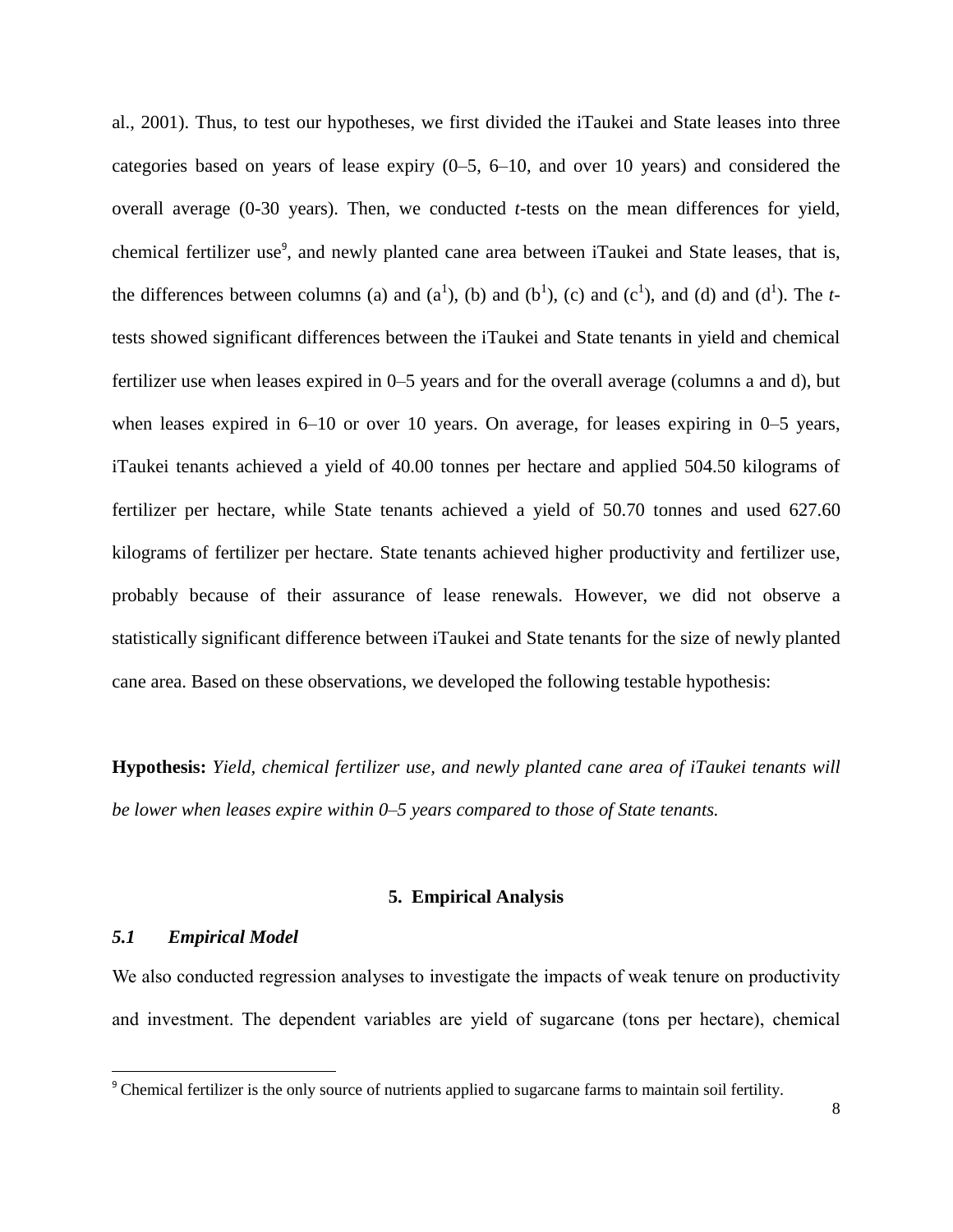fertilizer use (kg per hectare), and newly planted cane area (ha). The two main independent variables of interest are a dummy for iTaukei lease, which takes a value of 1 if the tenure is iTaukei, and a dummy variable for iTaukei lease that expires in 0–5 years, which also takes a value of 1 if the tenure is under iTaukei and the lease expires in 0–5 years. To control for labour and human capital endowment, we included a dummy for the secondary education of the household head (1 if the household head had acquired up to secondary school or higher education, 0 for primary school or no education), age of the household head, and number of household members by age groups. A dummy for tractor ownership (1 if the household owned a wheeled tractor) and total land holdings (hectares) were included to assess any wealth effects (e.g., Gavian and Fafchamps, 1996; Goldstein and Udry, 2008; Ali et al., 2012). A total of 18 sector (subdistrict) dummies were included to capture other unobservable sector-level characteristics such as soil quality, slope, and rainfall<sup>10</sup>. Detailed descriptive statistics are presented in appendix Table A1.

Although households have limited options in tenure selection, other unobserved tenant and owner heterogeneities such as risk aversion, farm implements, or management skills of the cultivator may result in endogeneity of tenure choice (Jacoby and Mansuri, 2008; Abdulai et al., 2011). In the presence of endogeneity, where tenure choice is correlated with the error term, OLS estimates become biased in estimating tenure's true impacts on investment and productivity. Essentially, we controlled for the endogeneity of two endogenous variables (iTaukei leasing and iTaukei tenure expiring within 0–5 years) using instrumental variables (IV) and estimated the results using both OLS and IV methods for robustness checks.

 $\overline{a}$ 

<sup>&</sup>lt;sup>10</sup> The 19 sectors are Drasa (control), Drumasi, Yaladro, Tagitagi, Varavu, Veisaru, Koronubu, Moto, Rarawai, Naloto, Varoko, Lovu, Lautoka, Saweni, Natova, Legalega, Meigunyah, Malolo, and Qeleloa.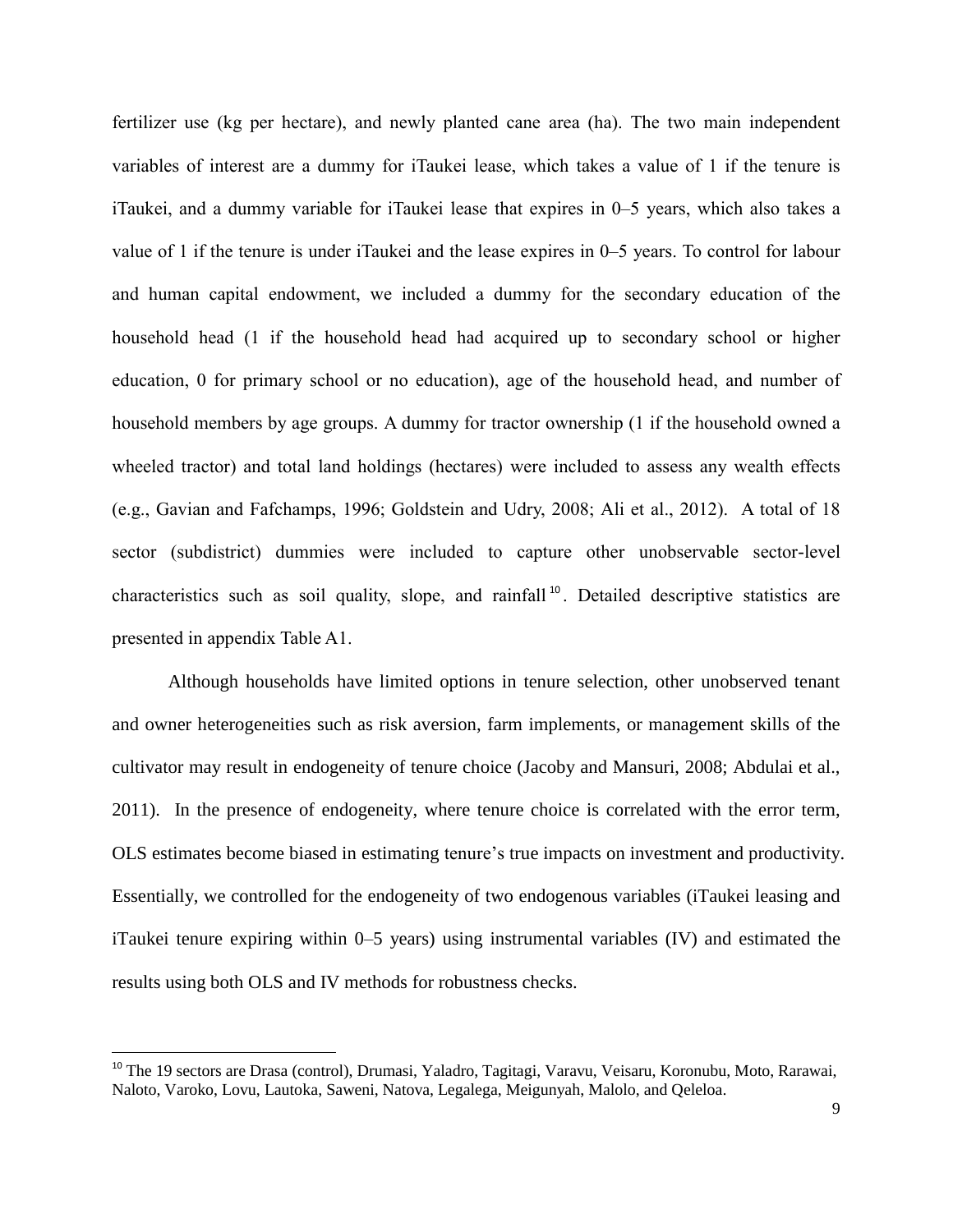A suitable IV is a variable that strongly influences tenure choice but is unrelated to unobserved plot characteristics (Jacoby and Mansuri, 2008). Distance from the plot to the land office in kilometers is a suitable candidate for an IV for iTaukei tenure because of historical circumstances. Land boundaries were physically marked by the land office after its establishment during colonial days (France, 1969, Gillion, 1977); thus, the majority of State land is found near land offices. Regarding exclusion restriction, the question arises whether the IV explains any differences in plot quality or factors such as market access. On average, the quality of land does not differ significantly among tenure types because over 90% of land under sugarcane cultivation is Class III<sup>11</sup> (Lal et al, 2001), suggesting that the soil quality in remote areas is similar to that near land offices. Farmers deliver harvested cane to the mills via trucks, tractor-trailers, or a railway network owned by the FSC that is accessible to most sugarcane areas $^{12}$ . FSC delivers fertilizer to the farmers free of cost from the factory located near Lautoka mill. In fact, the two mills and land offices are located in different districts geographically. Thus, we used distance to the mill as a proxy of market access, while we used distance to the land office as an IV for tenure choice.

To construct an additional IV for iTaukei tenure expiring in 0–5 years, the dummy of lease expiry in 0–5 years was interacted with distance to the land office. Note that we treat the years of expiry for tenure as an exogenous variable. Although tenants may terminate their leases, they are not compensated for any improvements made on the land during the lease term<sup>13</sup>. More

 $\overline{\phantom{a}}$ 

<sup>&</sup>lt;sup>11</sup> Class III plots are shallow, moderately fertile, and require soil erosion control measures and fertilizer application (Lal et al., 2001).

 $12$  Farmers using trucks to deliver cane receive a subsidy for the cartage cost per kilometer travelled beyond the nearest "*pass-out* point" (railway station). Those using railways pay a cartage cost up to the pass-out point (FSC, 2010).

<sup>&</sup>lt;sup>13</sup> ITaukei tenants may be allowed an additional year to harvest any unharvested crops upon lease expiry if approved by the TLTB; however, this clause rarely applies (Prasad and Tisdell, 2006).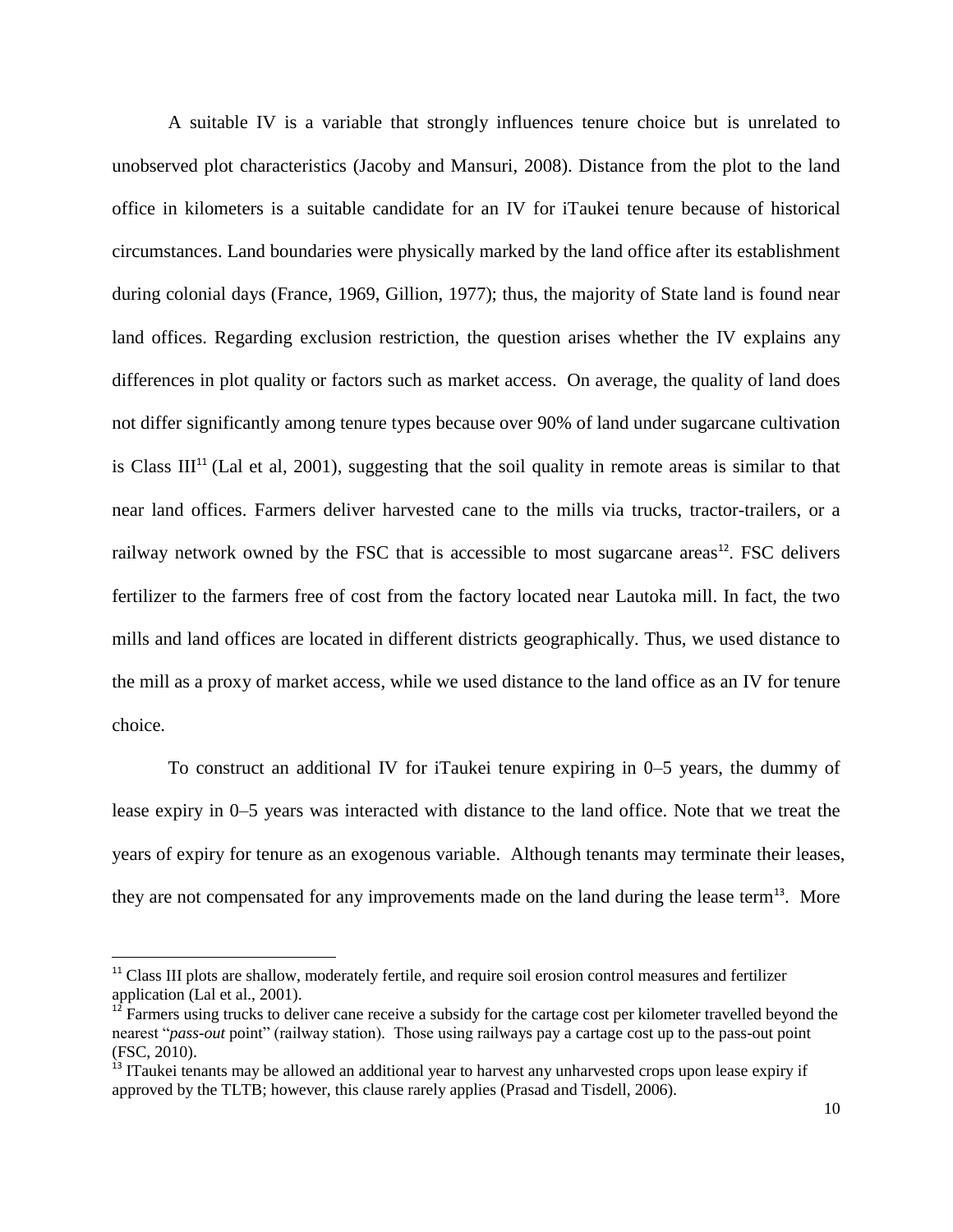desirably, tenants may transfer their leases to an immediate family member or an unrelated individual under the provisions of ALTA. However, the preconditions of lease transfer, which require the plot to be dispute- and mortgage-free, as well as high search and relocation costs for alternative land, reduce the probability of transfer (Government of Fiji, 1978, Cap.131; Naidu and Reddy, 2002). Short-term leases are insecure and do not encourage tenants to invest in longterm investments or use them as collateral (Lal et al., 2001). In addition, the market for iTaukei leases expiring in 0–5 years is very small because the lease term is not extended even in the event of transfer according to the ALTA. In fact, as shown in Table 2, over 80% households under iTaukei have inherited land. Although leases are renewed for State tenants upon lease expiry, the transfer rate of State leases is also low because finding alternative State land is almost impossible given its limited availability. Note also that the years of expiry are not be extended after a family member inherits the land. Thus, lease expiry in 0–5 years is treated as an exogenous variable.

# *5.2 Empirical Results*

Table 3 shows the first-stage estimation results on determinants of leasing tenure choice. The dependent variable is iTaukei tenure in columns (1) to (3) and iTaukei tenure expiry in 0–5 years in columns (4) to (6). To confirm the credibility of our results, we conducted our analysis with full sample and sub-group analysis. Columns (1) and (4) include the full sample, for which the base categories included Freehold and State tenants. For models (2) and (5), we dropped the Freehold and iTaukei owners, keeping the State tenants as the reference category. Finally, in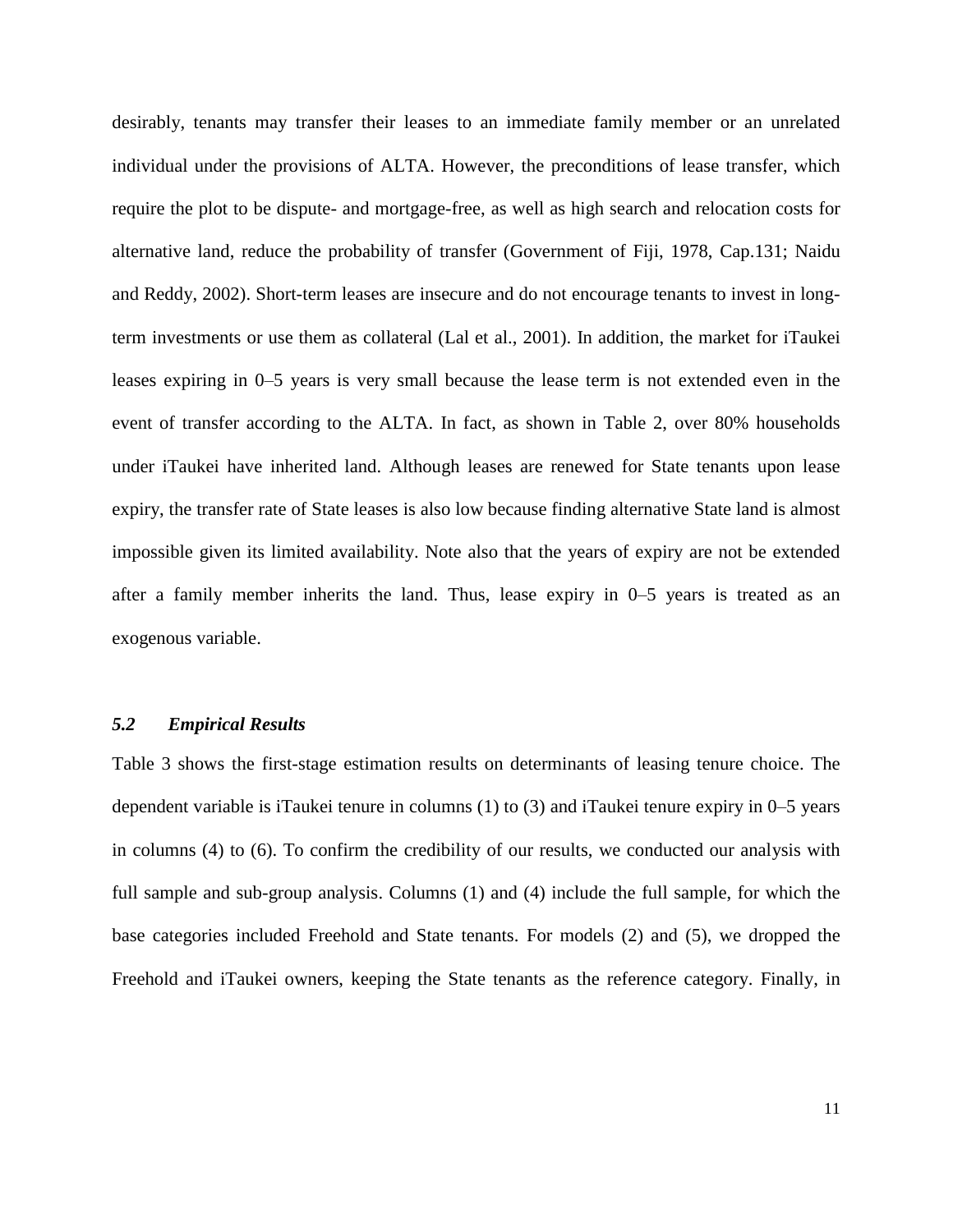columns  $(3)$  and  $(6)$ , we excluded all Fijian<sup>14</sup> tenants to exclude the impact of ethnicity and compare Indian iTaukei tenants with the control group of Indian tenants under State lease tenure. The 18 sector-level dummies were included as additional controls, and standard errors were clustered at the segment level in all models.

The results demonstrate that distance to land office strongly influences tenure choice. The positive coefficient of this variable in all models suggests that land located far from an office is more likely to be leased under iTaukei, as was expected. Except for distance to mills, which has a significant positive correlation with iTaukei tenure, other household characteristics did not affect tenure choice.

Table 4 reports the estimation results for the impact of tenure insecurity on sugarcane yield. We show the results for both OLS, in columns (1) to (3), and 2SLS, in columns (4) to  $(6)^{15}$ . The base categories in the columns are the same as those in Table 3. The most important result is that sugarcane yield decreases significantly under iTaukei tenure when leases expire in 0–5 years compared to the reference categories, even after controlling for endogeneity in tenure choice, in columns (4) to (6); this finding is consistent with descriptive evidence. According to these estimates, yield is 9–11 tonnes per hectare lower on average under iTaukei tenure when leases expire in 0–5 years than under State tenure. This result supports our hypothesis that tenure insecurity significantly reduces productivity for iTaukei tenants when the lease is expiring.

The number of household members between 15–65 years positively impacts productivity in models (1), (2), (4), and (5), implying that high labor inputs increase sugarcane yield.

 $\overline{\phantom{a}}$ 

 $14$  Fijian and Indians are two ethnicities involved in sugarcane cultivation. Differences in productivity may exist because of farming skills, acquisition of farm implements, and input use (Lal et al., 2001; Naidu and Reddy, 2002)  $<sup>15</sup>$ Although we found that endogeneity tests were not significant, we obtained largely consistent results with OLS</sup>

and 2SLS, and thus it has little impact on our interpretation. The results for the first-stage *F* and endogeneity tests are reported in the tables.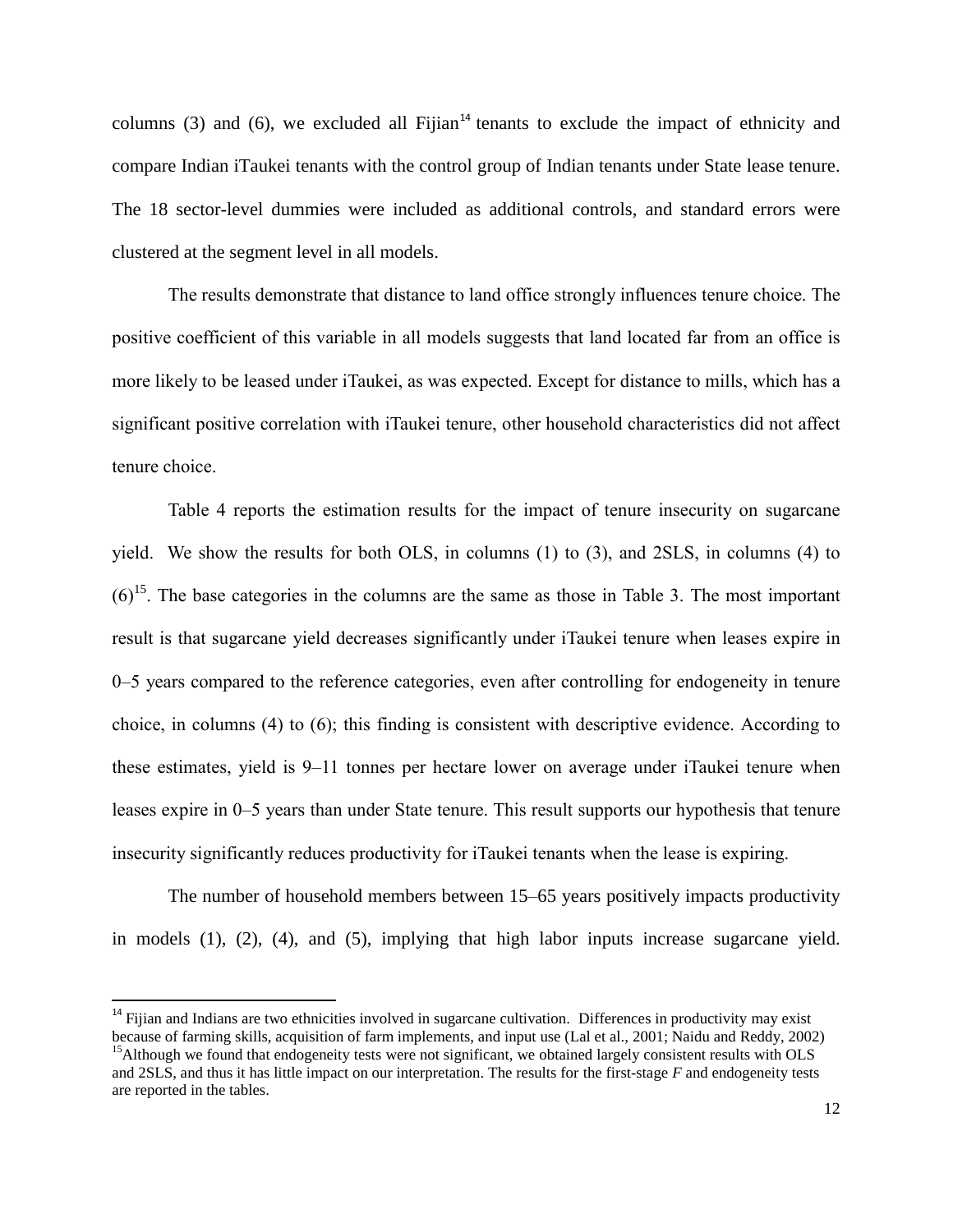Household heads with higher education generally achieve higher yields than those with primary school or no education. In addition, households who own tractors generally achieve higher yields than those who do not, suggesting the importance of machinery to productivity. Total land holdings have a significantly positive impact on yield. Farmers with large land holdings may have better credit access and use more chemical fertilizer, thus achieving higher yields.

Table 5 presents the estimation results for the impact of tenure insecurity on chemical fertilizer use. All controls and specifications are the same as those reported in previous tables. Because soil quality is maintained only for a single cropping season (Jacoby et al., 2002), we consider chemical fertilizer use as a measure of short-term investment. The results show that both iTaukei tenure and expiry in 0–5 years have significant negative effects on fertilizer use in the OLS estimations. However, these coefficients become insignificant once we control for endogeneity and adjust the standard errors. This finding is consistent with the literature, which shows that tenure insecurity or expropriation risks do not affect the use of chemical fertilizer, which has only short-term impact on soil quality (Jacoby et al., 2002; Jacoby and Mansuri, 2008). Except for total land holdings, which have a significant positive effect, other variables have statistically insignificant impacts on fertilizer use.

In Table 6, we present the estimation results for newly planted cane area with the same specifications and control variables as discussed above. While iTaukei tenure has no effect, iTaukei lease expiry in 0–5 years has significantly negative impacts on newly planted cane area in all models. The estimated coefficients suggest that insecure tenants significantly reduce their investment in newly planted cane area, by 0.19–0.25 hectares on average, compared to State tenants. This result supports our hypothesis that tenure insecurity significantly reduces the longterm investment in planting new cane area for iTaukei tenants when their leases are expiring.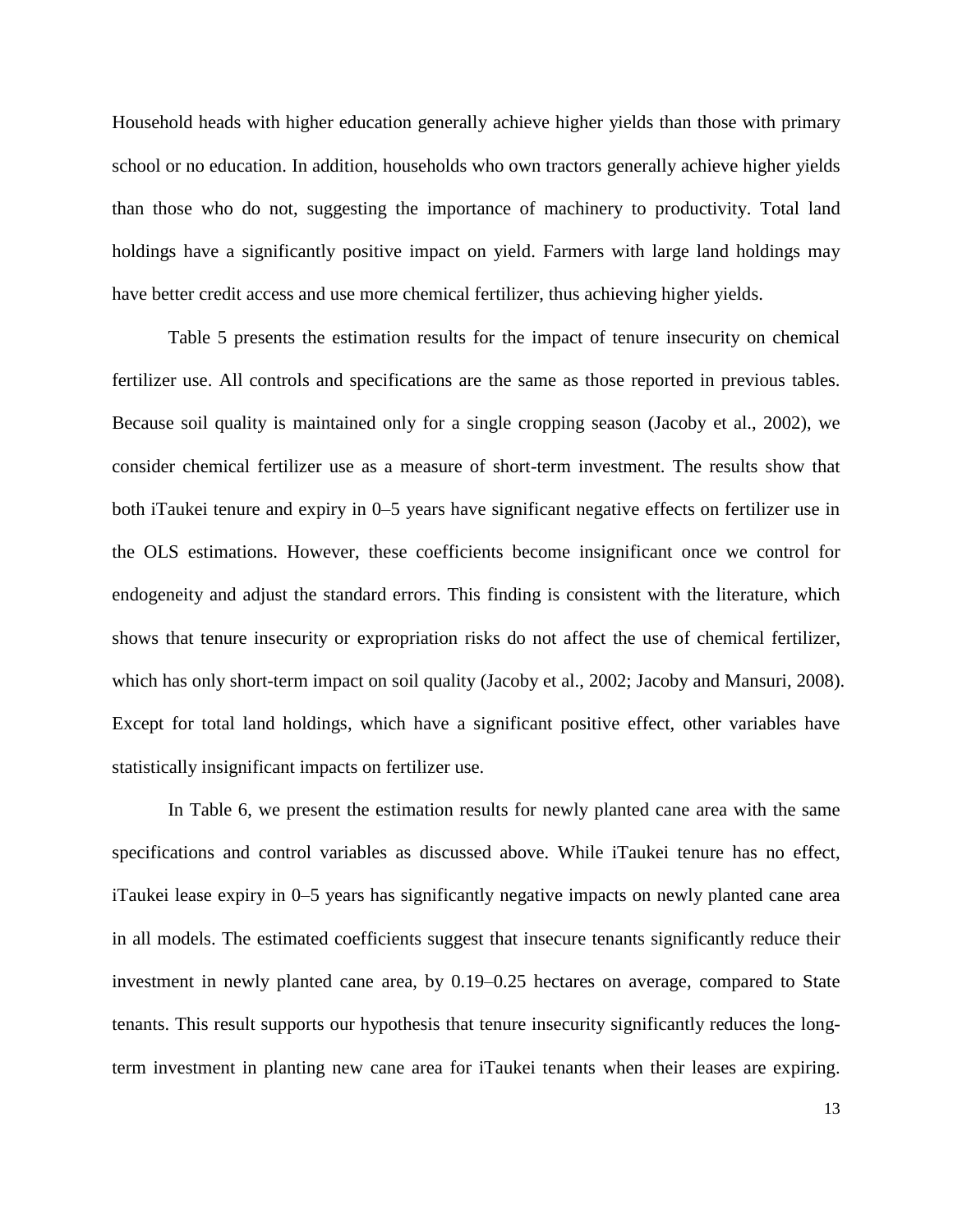While total land holdings have a significant positive effect, the coefficients of other variables are generally insignificant.

# **6. Conclusion**

In view of declining sugarcane production and increasing poverty in sugarcane belt areas, we examined the impact of weak tenure leases on sugarcane yield, chemical fertilizer use, and newly planted cane area using micro-level data from Ba Province, Fiji. We compared tenure security between three tenure types under the formal land lease system. After controlling for endogeneity in tenure choice, the results reveal that lease tenure insecurity has a significant and negative impact on productivity and investment in newly planted cane. On average, iTaukei tenants with leases expiring in 0–5 years achieve lower productivity, by 9–11 tonnes per hectare, and make less investment in newly planted cane, by 0.19–0.25 hectares, compared to State tenants.

Tenure insecurity also has negative impacts on chemical fertilizer use for iTaukei tenants with leases expiring in 0–5 years compared to State tenants, although the coefficients are statistically insignificant. Because chemical fertilizer is likely a short-term investment, weak tenure security may not significantly affect fertilizer use (Li et al., 1998; Jacoby et al., 2002; Jacoby and Mansuri, 2008; Abdulai et al., 2011).

Overall, the study found that simply issuing leases under formal agreements did not affect investment and productivity. However, tenure security becomes a concern for iTaukei tenants when their leases are expiring, impacting productivity and long-term investment. Insecurity arises because of a lack of protection for tenants against the threat of eviction as leases expire. Given that land cannot be sold permanently under current Fijian law, tenants likely do not have the rights to be granted full ownership. However, tenure security may be strengthened through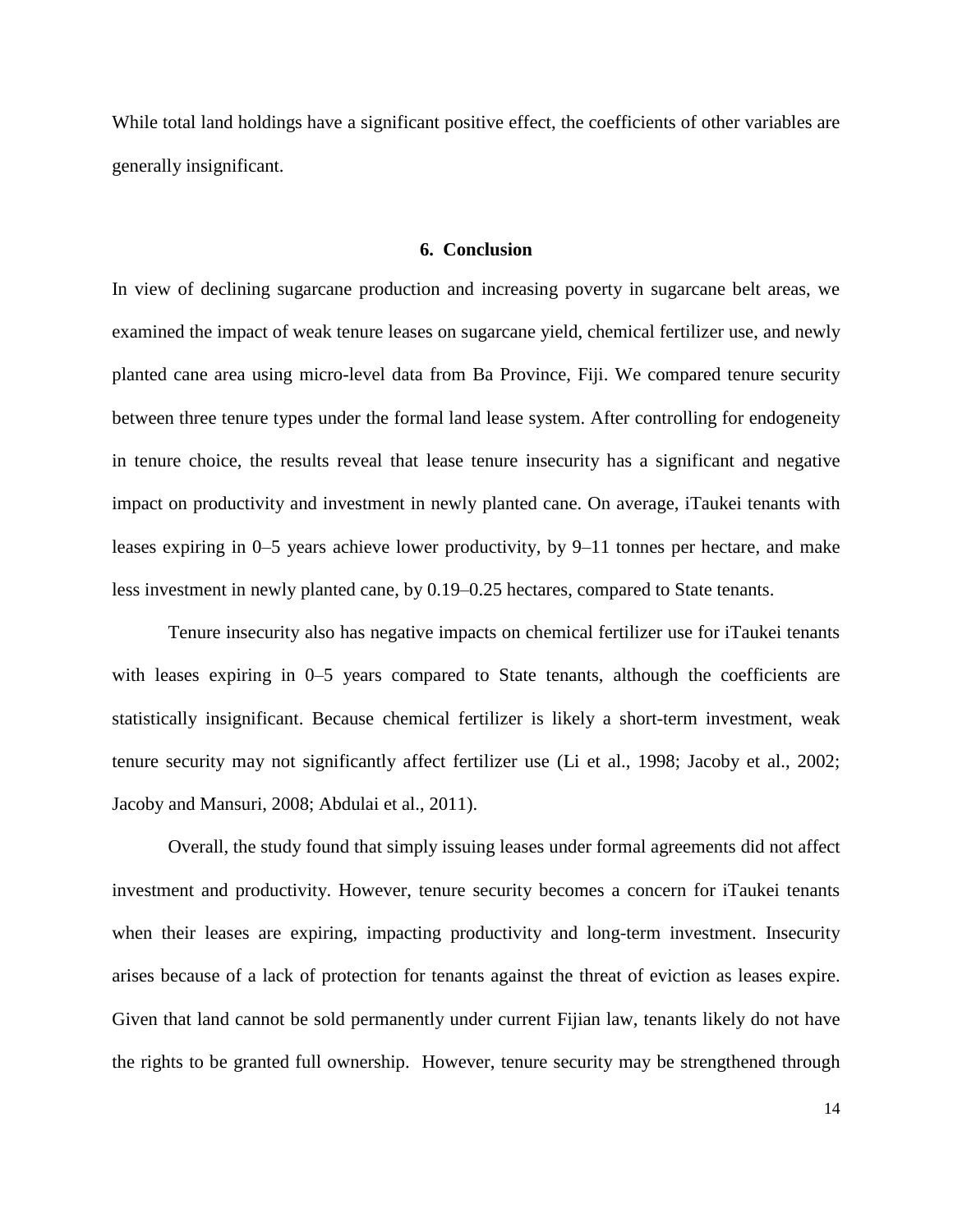alternative measures such as providing legal protection to long-term occupants and offering lease extensions; these practices will enhance investments and improve the production efficiency of the sugarcane industry in Fiji.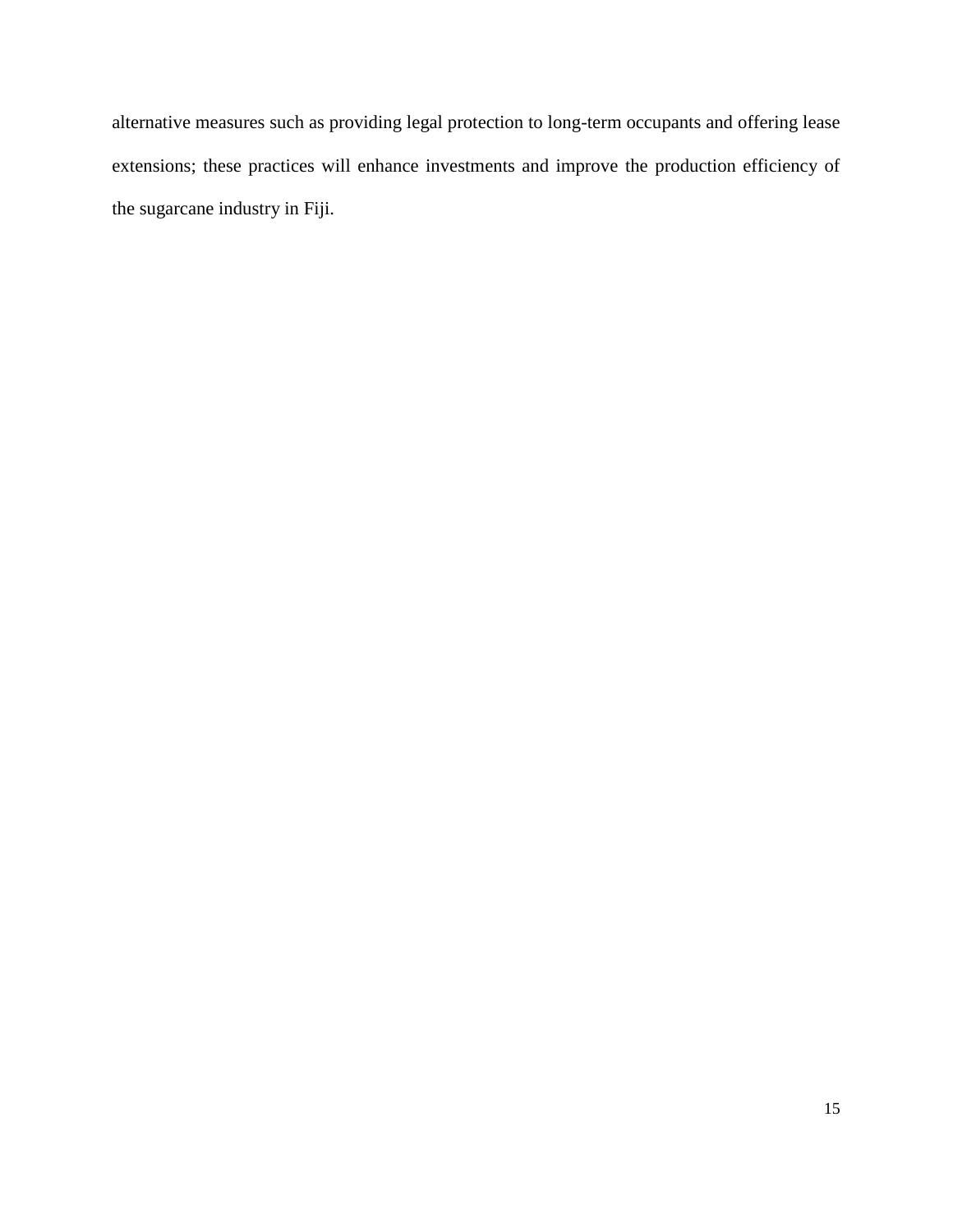## **References**

- Abdulai A., Owusu V., and Goetz R. (2011). Land Tenure Differences and Investment in Land Improvement Measures: Theoretical and Empirical Analyses. *Journal of Development Economics* 96(1), 66–78.
- Ali A., Abdulai A., and Goetz R. (2012). Impacts of Tenancy Arrangements on Investment and Efficiency: Evidence from Pakistan. *Agricultural Economics* 43(1), 85–97.
- Banerjee A., Gertler P., and Ghatak M. (2002). Empowerment and Efficiency: Tenancy Reform in West Bengal. *Journal of Political Economy* 110(2), 239–280.
- Besley, T. (1995). Property Rights and Investment Incentives: Theory and Evidence from Ghana *Journal of Political Economy* 103(5), 903–937.
- Brasselle A. and Gaspart, F. (2002). Land Tenure Security and Investment Incentives: Puzzling Evidence from Burkina Faso. *Journal of Development Economics* 67(2), 373–418.
- Deininger, K. and Jin S. (2006). Tenure Security and Land-related Investment: Evidence from Ethiopia. *European Economic Review* 50(5), 1245–1277.
- Deininger, K. and Ali, D. (2008). Do Overlapping Rights Reduce Agricultural Investment? Evidence from Uganda. American Journal of Agricultural Economics 90(4), 869–882.
- Deininger, K., Ali, D., and Alemu T. (2011). Impacts of Land Certification on Tenure Security, Investment, and Land Market Participation: Evidence from Ethiopia. *Land Economics* 87(2), 312–334.
- European Union (2013). Action Fiche for the Support to the Sugarcane Industry Programme (SSIP). [http://ec.europa.eu/europeaid/documents/aap/2013/af\\_aap\\_2013\\_sugar\\_fji.pdf](http://ec.europa.eu/europeaid/documents/aap/2013/af_aap_2013_sugar_fji.pdf)
- Fiji Bureau of Statistics (2014). Economics Statistics-National Accounts.

<http://www.statsfiji.gov.fj/>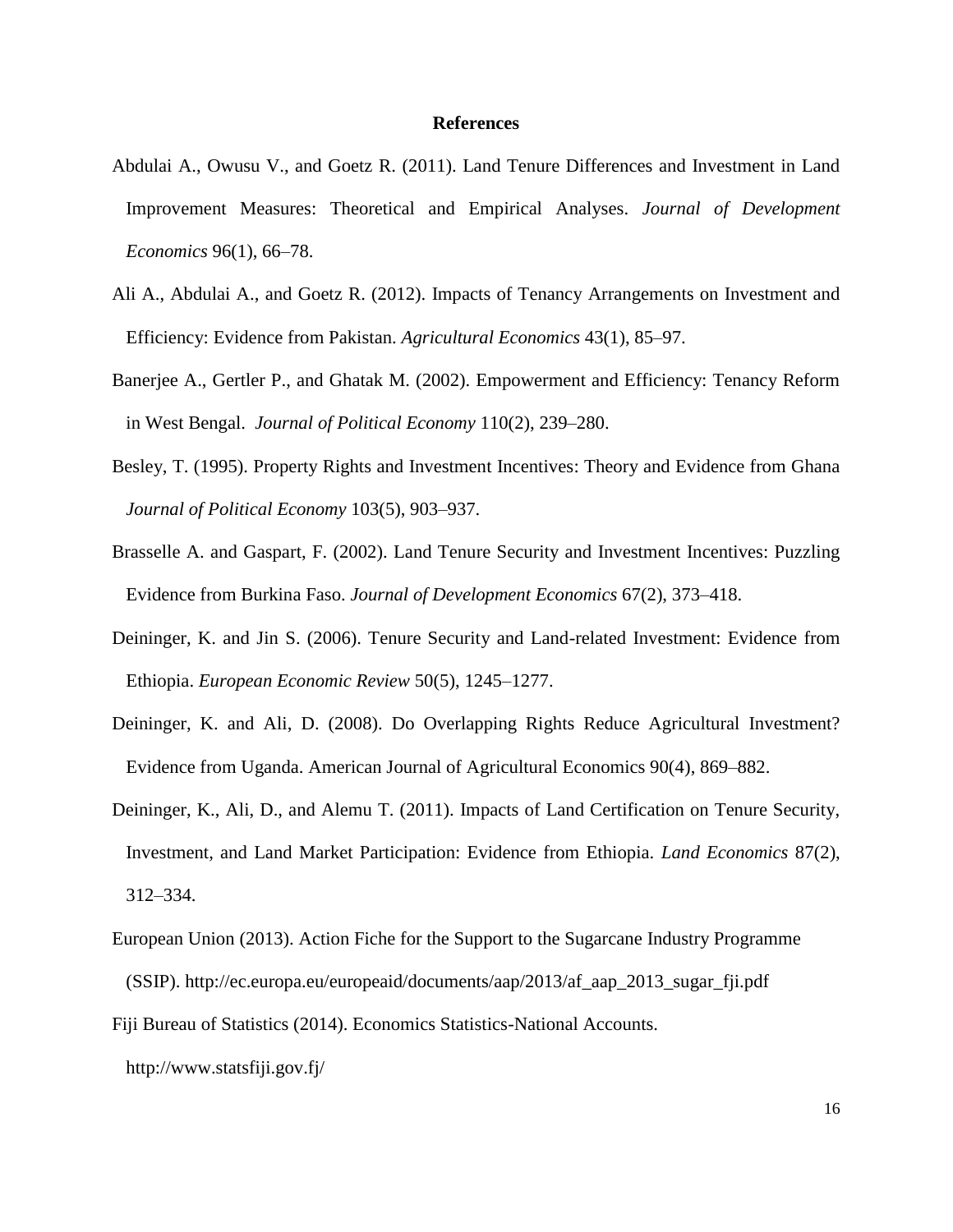Fiji Sugar Corporation (1999–2011). Annual Reports.<http://www.fsc.com.fj/AnnualReport.html> France, P. (1969). *The Charter of the Land – Custom and Colonization in Fiji*. Oxford University Press, Ely House, London.

- Gavian, S. and Fafchamps, M. (1996). Land Tenure and Allocative Efficiency in Niger. *American Journal of Agricultural Economics* 78(2), 460–471.
- Gavian, S. and Ehui, S. (1999). Measuring the Production Efficiency of Alternative Land Tenure Contracts in a Mixed-crop Livestock System in Ethiopia. *Agricultural Economics* 20(1), 37-49.
- Gillion, K. L. (1977). *The Fiji Indians: Challenge to European Dominance 1920-1946*. Australian National University Press, Canberra.
- Goldstein, M. and Udry, C. (2008). The Profits of Power: Land Rights and Agricultural Investment in Ghana. *Journal of Political Economy* 116(6), 981–1022.
- Government of the Republic of Fiji
- \_\_\_. Laws of Fiji, Edition 1978 Chapter 270 Agricultural Landlord and Tenants Act 1976; Chapter 131 Land Transfer Act; Chapter 132 Crown Land Act; Constitution of the Republic of Fiji 2013. http://www.paclii.org/fj/legis/
- International Monetary Fund (2011). Staff Country Report No.11/85 Business and Economics. Republic of Fiji: 2010 Article IV Consultation.
- Jacoby, H., Li, G., and Rozelle, S. (2002). Hazards of Expropriation: Tenure Insecurity and Investment in Rural China. *American Economic Review* 92(5), 1420–1447.
- Jacoby, H. and Masuri, G. (2008). Land Tenancy and Non-Contractible Investment in Rural Pakistan. *Review of Economics Studies* 75(3), 763–788.
- Jacoby, H. and Minten, B. (2007). Is Land Titling in Sub-Saharan Africa Cost-Effective? Evidence from Madagascar. *World Bank Review* 21(3), 461–485.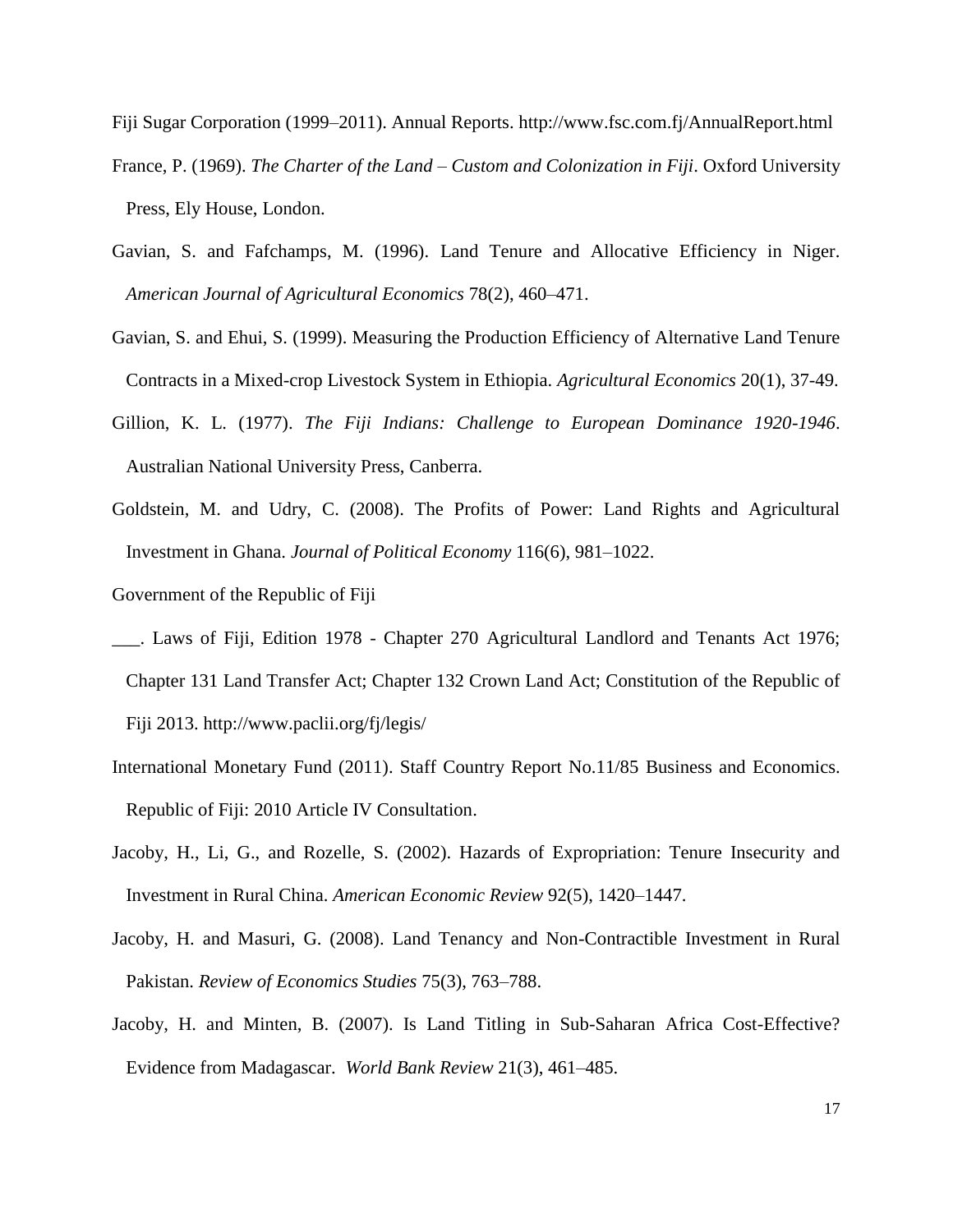- Lal, P., Lim-Applegate, H., and Reddy, M. (2001). ALTA or NLTA: What's in the Name? Land Tenure Dilemma and the Fiji Sugar Industry. *Working Paper* 46, Land Tenure Center, University of Wisconsin-Madison.
- Li, G., Rozelle, S., and Brandt, L. (1998). Tenure, Land Rights and Farmer Investment Incentives in China. *Agricultural Economics* 19(1–2), 63–71.
- Moynagh, M. (1978). Land Tenure in Fiji's Sugar Cane Districts since the 1920s. *The Journal of Pacific History* 13(1), 53–73.
- Naidu, V. and Reddy, M. (2002). ALTA and Expiring Land Leases: Fijian Farmers' Perceptions of their Future. A Ford Foundation Funded Project Report. University of the South Pacific (USP) and Pacific Migration Research Network (PacMRN) June 2002.
- Narayan, P. and Prasad, B. (2005). Economic Importance of the Sugar Industry for Fiji. *Review of Urban and Regional Development Studies* 17(2), 104–114.
- Place, F. and Otsuka, K. (2001). Tenure, Agricultural Investment, and Productivity in the Customary Tenure Sector of Malawi. *Economic Development and Cultural Change* 50(1), 77– 100.
- Prasad, B. and Tisdell, C. (2006). *Institutions, Economic Performance and Sustainable Development: A Case Study of the Fiji Islands*. Nova Publishers, Hauppauge, NY.
- Rakai, M., Ezibalike, I., and Williamson, I. (1995). Traditional Land Tenure Issues for LIS in Fiji. *Survey Review* 33, 247–262.
- Singh, R. and Reddy, M. (2007). Corporate Governance in Fiji's Native Land Trust Board. Pacific Economic Bulletin 22(2), 36–52.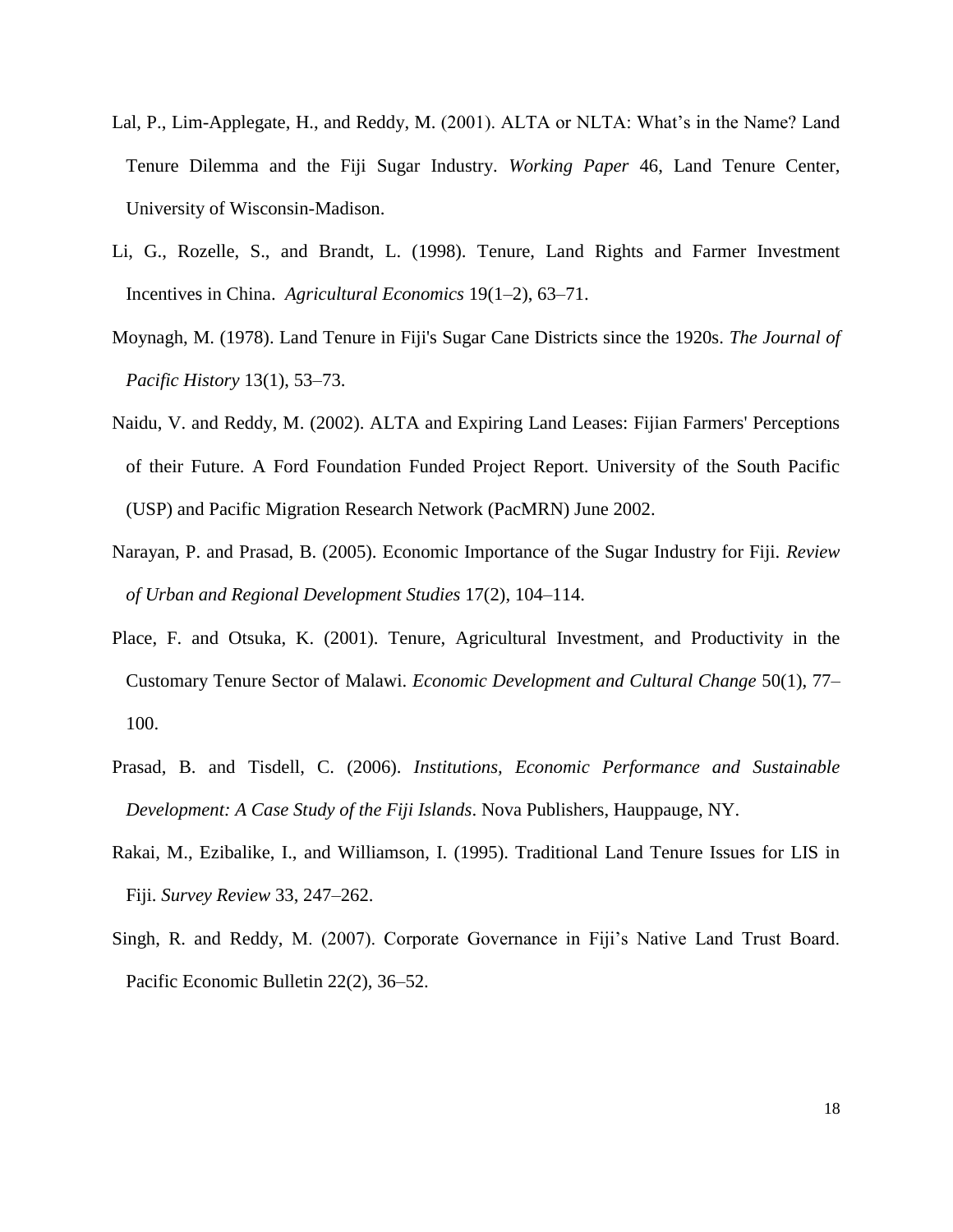- Suyanto, S., Tomich, T., and Otsuka, K. (2002). Land Tenure and Farm Management Efficiency: the Case of Paddy and Cinnamon Production in Customary Land Areas of Sumatra. The *Australian Journal of Agricultural and Resource Economics* 45(3), 411-436.
- Ward, R. (1969). Land Use and Land Alienation in Fiji to 1885. *The Journal of Pacific History* 4(1), 3–25.
- World Bank (2014). Land Policy: Sector Results Profile, Securing Land Tenure Rights to Reduce Poverty and Promote Growth. [http://www.worldbank.org/en/results/2013/04/15/land](http://www.worldbank.org/en/results/2013/04/15/land-policy-results-profile)[policy-results-profile](http://www.worldbank.org/en/results/2013/04/15/land-policy-results-profile)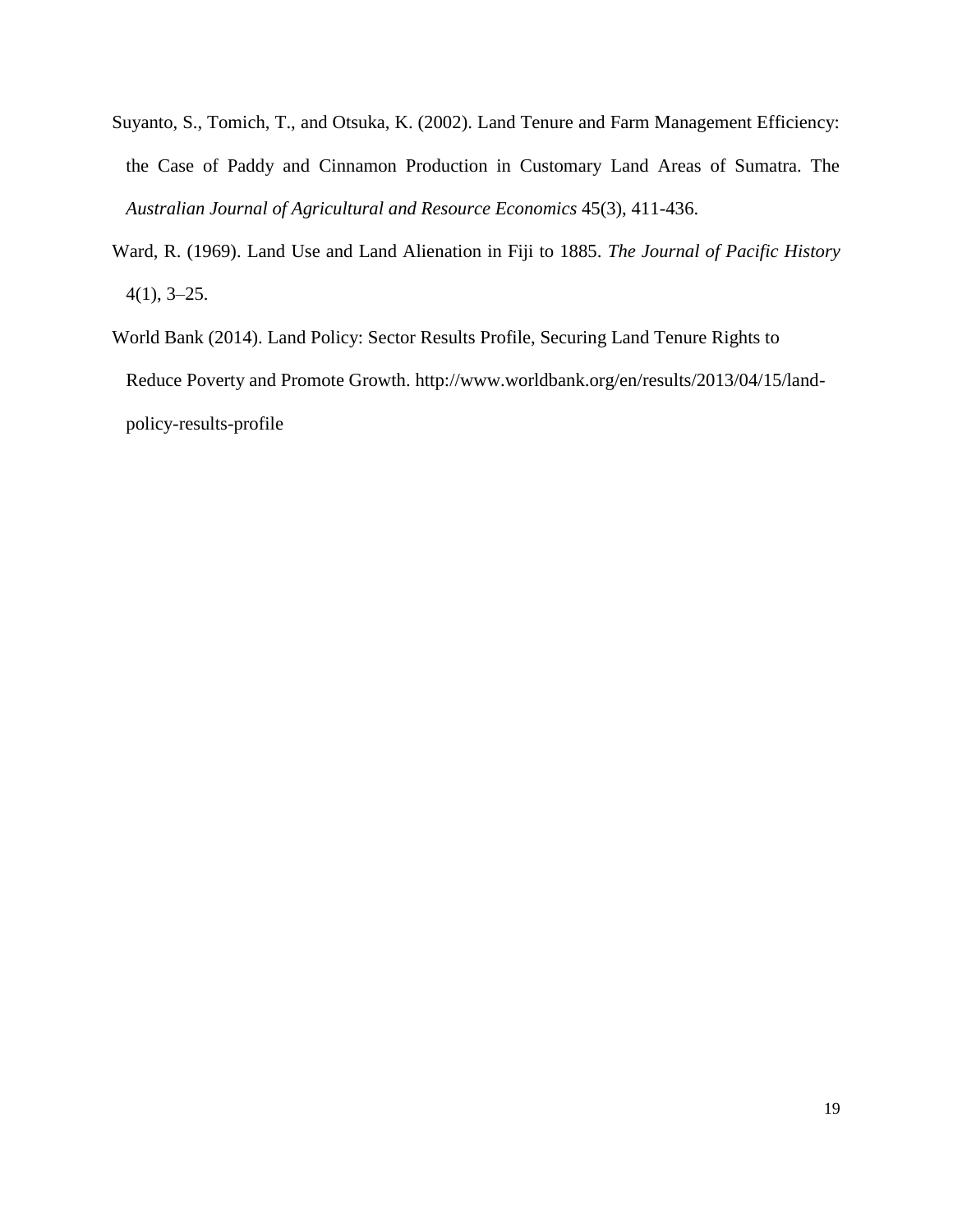| Variable Description                     | <b>Full Sample</b> | Freehold | <b>State</b> | iTaukei |
|------------------------------------------|--------------------|----------|--------------|---------|
| <i>Share of Owner Cultivators</i> $(\%)$ | 12.6               | 89.0     | 0.0          | 4.8     |
| Share of Indians among owners (%)        | 80.7               | 100      | 0.0          | 0.0     |
| Share of Fijians among owners (%)        | 19.3               | 0.0      | $0.0\,$      | 100     |
| Share of Tenant Cultivators $(\%)$       | 87.4               | 11.0     | 100          | 95.2    |
| Share of Indians among tenants (%)       | 88.2               | 100      | 98.4         | 80.0    |
| Share of Fijian among tenants (%)        | 11.8               | 0.0      | 1.6          | 20.0    |
| <b>Observations</b>                      | 658                | 75       | 246          | 337     |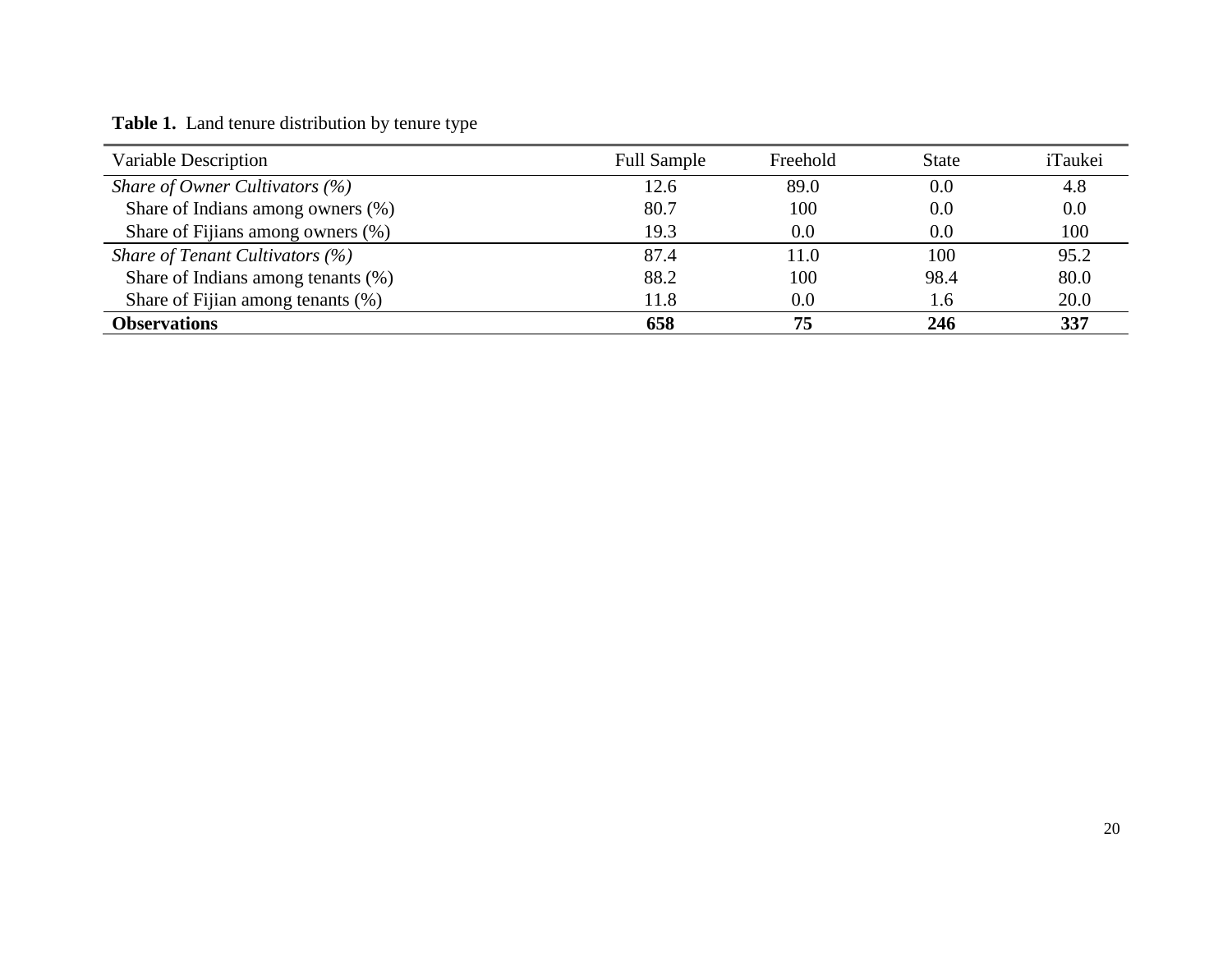| <b>Variable Description</b>                 | <b>iTaukei</b><br><b>Years of Lease Expiry</b> |                        |                   | <b>State</b><br><b>Years of Lease Expiry</b> |                           |                            |                                | Freehold           |                |
|---------------------------------------------|------------------------------------------------|------------------------|-------------------|----------------------------------------------|---------------------------|----------------------------|--------------------------------|--------------------|----------------|
|                                             | $0-5$ yrs<br>(a)                               | $6 - 10$<br>yrs<br>(b) | >10<br>yrs<br>(c) | Average<br>(d)                               | $0 - 5$<br>yrs<br>$(a)^1$ | $6 - 10$<br>yrs<br>$(b)^2$ | >10<br>yrs<br>(c) <sup>3</sup> | Average<br>$(d)^4$ | Average<br>(e) |
| Yield (tonnes/ha)                           | $40.0***$                                      | 48.0*                  | 50.3              | 48.0**                                       | 51.4                      | 54.0                       | 53.1                           | 53.0               | 54.8           |
| Chemical fertilizer use (kg/ha)             | $504.5**$                                      | 598.5                  | 610.9             | 587.7***                                     | 627.6                     | 641.3                      | 655.5                          | 647.0              | 660.3          |
| Newly planted cane (ha)                     | 0.20                                           | 0.45                   | 0.35              | 0.32                                         | 0.24                      | 0.38                       | 0.33                           | 0.33               | 0.25           |
| Household land status (1 if inherited, 0 if |                                                |                        |                   |                                              |                           |                            |                                |                    |                |
| purchased)                                  | 0.82                                           | 0.86                   | 0.80              | $0.81*$                                      | 0.80                      | 0.81                       | 0.90                           | 0.86               | 0.88           |
| <b>Observations</b>                         | 71                                             | 22                     | 244               | 337                                          | 46                        | 57                         | 143                            | 246                | 75             |

**Table 2.** Mean differences for productivity, investment, and land acquisition between tenure by years of expiry

*Notes*: \*, \*\*, and \*\*\* indicate significance of the t-statistic at 10%, 5%, and 1%, respectively, for mean differences between (a) and (a)<sup>1</sup>, (b) and (b)<sup>2</sup>, (c) and (c)<sup>3</sup>, and (d) and (d)<sup>4</sup>. (T-test results for mean differences between (d) and (e) and between (d)<sup>1</sup> and (e) are not shown.)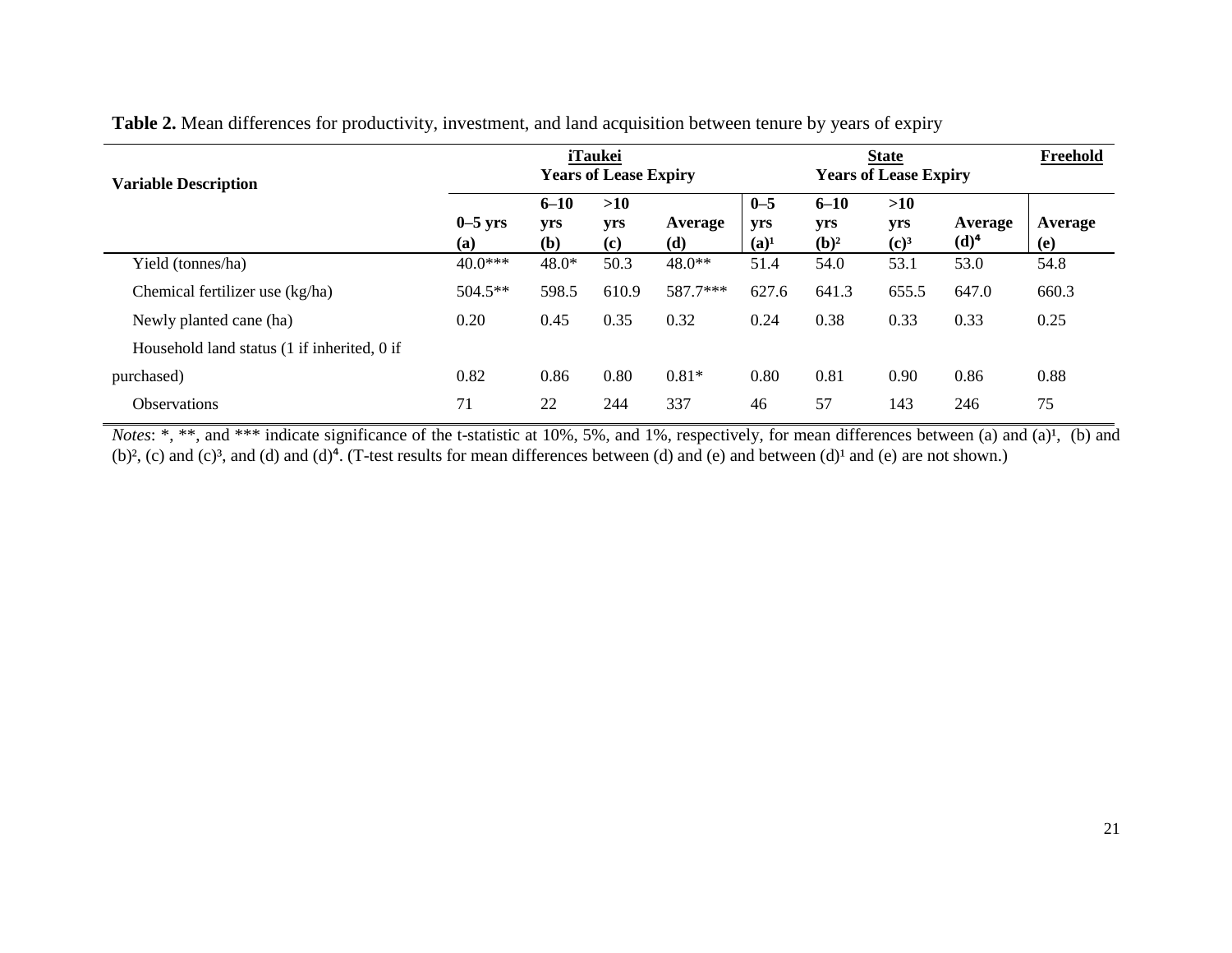|                                                       |              | <b>iTaukei</b> |              | iTaukei expiring in 0-5 years |              |              |  |
|-------------------------------------------------------|--------------|----------------|--------------|-------------------------------|--------------|--------------|--|
| <b>Variable Description</b>                           | (1)          | (2)            | (3)          | (4)                           | (5)          | (6)          |  |
| Distance to land office from plot (km)                | 0.03         | 0.03           | 0.03         |                               |              |              |  |
|                                                       | $[3.09]$ *** | $[3.23]$ ***   | $[2.91]$ *** |                               |              |              |  |
| Distance to land office* leases expiring in 0–5 years |              |                |              | 0.09                          | 0.09         | 0.07         |  |
|                                                       |              |                |              | $[4.06]$ ***                  | $[4.05]$ *** | $[3.99]$ *** |  |
| Distance to mill (km)                                 | 0.03         | 0.03           | 0.03         | 0.01                          | 0.01         | 0.01         |  |
|                                                       | $[3.85]$ *** | $[4.09]$ ***   | $[4.57]$ *** | $[2.05]$ **                   | $[2.02]$ **  | $[3.26]$ *** |  |
| Age of household head                                 | 0.00         | 0.00           | 0.00         | 0.00                          | 0.00         | 0.00         |  |
|                                                       | [0.01]       | $[0.02]$       | [0.22]       | [0.29]                        | [0.26]       | [0.83]       |  |
| Household members <15 years                           | 0.02         | 0.01           | 0.00         | 0.00                          | 0.00         | 0.00         |  |
|                                                       | [1.39]       | [0.68]         | [0.35]       | [0.21]                        | [0.27]       | [0.19]       |  |
| Household members 15–65 years                         | 0.01         | 0.00           | 0.00         | 0.00                          | 0.00         | 0.00         |  |
|                                                       | [0.60]       | [0.30]         | [0.02]       | [0.02]                        | [0.33]       | [0.23]       |  |
| Household members >65 years                           | $-0.04$      | $-0.04$        | $-0.04$      | 0.00                          | 0.00         | $-0.01$      |  |
|                                                       | [1.40]       | [1.16]         | [1.30]       | [0.13]                        | [0.20]       | [0.82]       |  |
| Household head with secondary/higher education        | $-0.01$      | $-0.01$        | $-0.01$      | $-0.01$                       | $-0.01$      | $-0.01$      |  |
|                                                       | [0.39]       | [0.36]         | [0.41]       | [0.52]                        | [0.49]       | [0.50]       |  |
| Household owns tractor                                | 0.00         | 0.02           | 0.04         | 0.00                          | 0.00         | $-0.01$      |  |
|                                                       | [0.04]       | [0.56]         | [1.15]       | [0.18]                        | [0.15]       | [0.29]       |  |
| Total land holding (Ha)                               | $-0.01$      | $-0.01$        | $-0.01$      | 0.01                          | 0.01         | $0.00\,$     |  |
|                                                       | [0.73]       | [0.48]         | [0.80]       | [1.25]                        | [1.29]       | [0.91]       |  |
| Constant                                              | $-0.41$      | $-0.37$        | $-0.45$      | $-0.17$                       | $-0.17$      | $-0.27$      |  |
|                                                       | $[2.93]$ *** | $[2.56]^{**}$  | $[3.02]$ *** | $[1.72]$ *                    | [1.61]       | $[2.41]$ **  |  |
| Sector level dummy included                           | <b>YES</b>   | <b>YES</b>     | <b>YES</b>   | <b>YES</b>                    | <b>YES</b>   | <b>YES</b>   |  |
| F statistic $(p$ -value)                              | 47.59 (0.00) | 32.81 (0.00)   | 77.57 (0.00) | 9.90(0.00)                    | 8.16(0.00)   | 9.43(0.00)   |  |
| R-squared                                             | 0.44         | 0.47           | 0.51         | 0.44                          | 0.45         | 0.45         |  |
| Observations                                          | 658          | 569            | 499          | 658                           | 569          | 499          |  |

**Table 3.** First stage estimation of iTaukei and iTaukei tenure expiring within 0–5 years

*Notes*: \*, \*\*, and \*\*\* indicate significance of the t-statistics in brackets at 10%, 5%, and 1%, respectively. Columns 1 and 4 include the full sample (Freehold and State are controls), 2 and 5 exclude all Freehold and iTaukei owners (control category is State), and 3 and 6 compare Indian tenants under iTaukei and State leases (base category is State). All models include 18 sector dummies, and SE is adjusted at the segment level.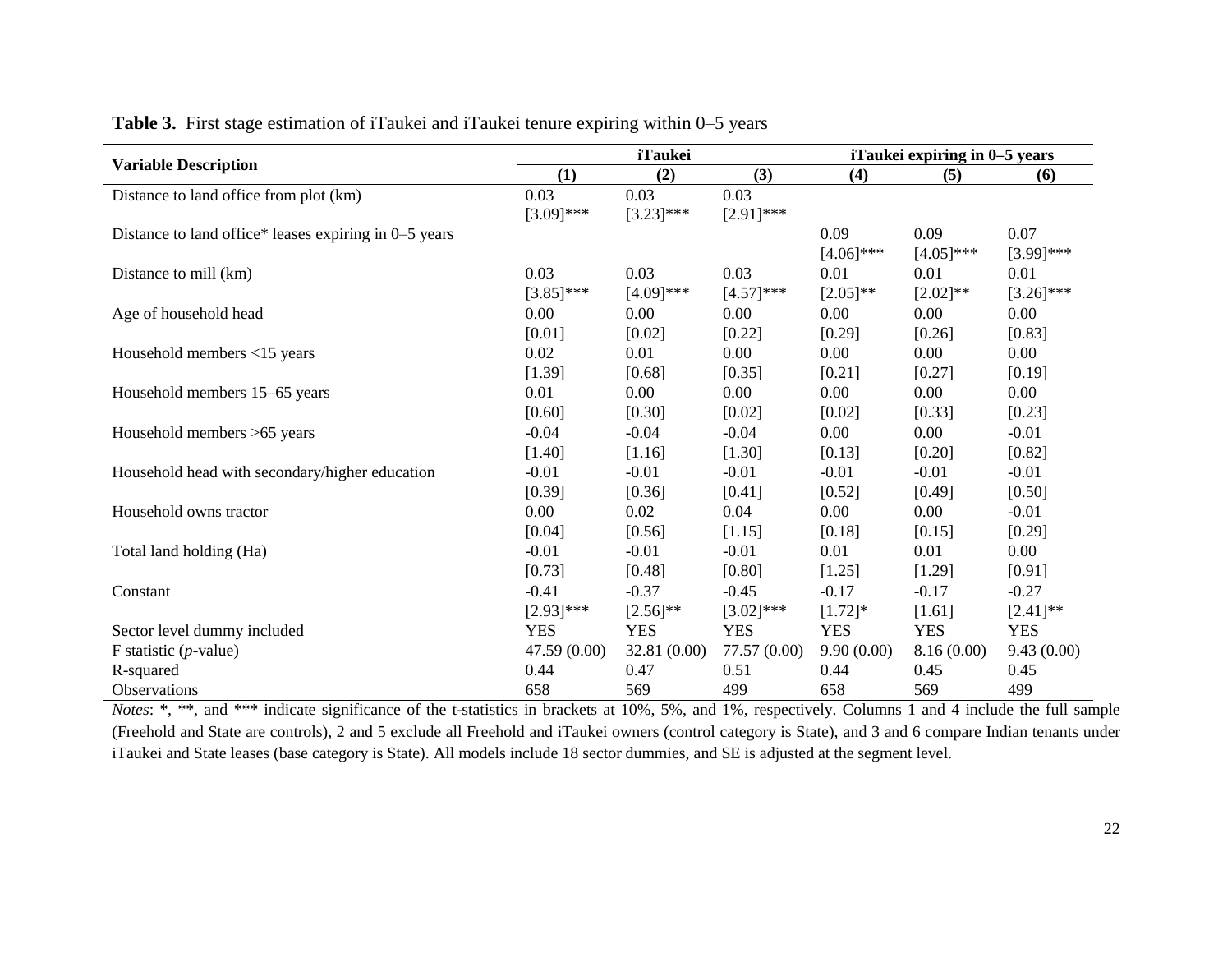|                                                |               | <b>OLS</b>    |               | 2SLS          |               |               |  |
|------------------------------------------------|---------------|---------------|---------------|---------------|---------------|---------------|--|
| <b>Variable Description</b>                    | (1)           | (2)           | (3)           | (4)           | (5)           | (6)           |  |
| iTaukei                                        | $-3.92$       | $-2.93$       | $-0.39$       | $-11.12$      | $-7.65$       | 0.94          |  |
|                                                | $[2.10]$ **   | [1.48]        | [0.19]        | [1.33]        | [0.98]        | [0.13]        |  |
| iTaukei expiring in 0–5 years                  | $-6.50$       | $-7.16$       | $-8.04$       | $-8.78$       | $-9.85$       | $-11.19$      |  |
|                                                | $[2.27]$ **   | $[2.46]$ **   | $[2.75]$ ***  | $[1.93]$ *    | $[2.19]$ **   | $[2.18]$ **   |  |
| Distance to mill (km)                          | $-0.65$       | $-0.76$       | $-0.58$       | $-0.40$       | $-0.59$       | $-0.57$       |  |
|                                                | $[2.87]$ ***  | $[3.27]$ ***  | $[3.58]$ ***  | $[1.16]$      | $[1.78]$ *    | $[1.89]*$     |  |
| Age of household head                          | $-0.04$       | $-0.02$       | $-0.02$       | $-0.05$       | $-0.02$       | $-0.01$       |  |
|                                                | [0.57]        | [0.28]        | [0.24]        | [0.71]        | [0.33]        | [0.16]        |  |
| Household members 15–65 years                  | 0.66          | 0.70          | 0.29          | 0.74          | 0.72          | 0.31          |  |
|                                                | $[1.81]$ *    | $[1.79]$ *    | [0.78]        | $[1.93]$ *    | $[1.83]$ *    | [0.82]        |  |
| Household head with secondary/higher education | 2.24          | 1.77          | 2.70          | 2.03          | 1.61          | 2.68          |  |
|                                                | $[1.72]$ *    | [1.22]        | $[1.67]$      | $[1.54]$      | [1.12]        | $[1.69]*$     |  |
| Household owns tractor                         | 3.34          | 3.22          | 1.81          | 3.22          | 3.20          | 1.76          |  |
|                                                | $[2.58]$ **   | $[2.30]$ **   | [1.32]        | $[2.53]$ **   | $[2.32]$ **   | [1.30]        |  |
| Total land holding (Ha)                        | 0.75          | 0.72          | 1.01          | 0.70          | 0.70          | 1.03          |  |
|                                                | $[2.31]$ **   | $[2.07]**$    | $[2.90]$ ***  | $[2.08]$ **   | $[1.99]$ *    | $[2.84]$ ***  |  |
| Constant                                       | 58.88         | 57.66         | 57.41         | 57.03         | 56.56         | 56.79         |  |
|                                                | $[12.82]$ *** | $[11.13]$ *** | $[12.60]$ *** | $[10.81]$ *** | $[10.29]$ *** | $[11.39]$ *** |  |
| Sector level dummy included                    | <b>YES</b>    | <b>YES</b>    | <b>YES</b>    | <b>YES</b>    | <b>YES</b>    | <b>YES</b>    |  |
| Kleibergen-Paap Wald_F-statistic               |               |               |               | 4.64          | 5.04          | 4.00          |  |
| Endogeniety test (chi-sq)                      |               |               |               | 1.70          | 1.13          | 0.65          |  |
| $(p-value)$                                    |               |               |               | (0.43)        | (0.57)        | (0.72)        |  |
| R-squared                                      | 0.21          | 0.21          | 0.22          | 0.18          | 0.19          | 0.22          |  |
| <b>Observations</b>                            | 658           | 569           | 499           | 658           | 569           | 499           |  |

**Table 4.** Impact of iTaukei and iTaukei tenure expiring within 0–5 years on yield per hectare (tonnes)

*Notes*: \*, \*\*, and \*\*\* indicate significance of the t-statistics at 10%, 5%, and 1% respectively [t-statistics in brackets]. Columns 1–3 and 4–6 represent OLS and 2SLS estimations, respectively. The base categories are the same as those employed in Table 3. All models include 18 sector dummies, and SE is adjusted at the segment level.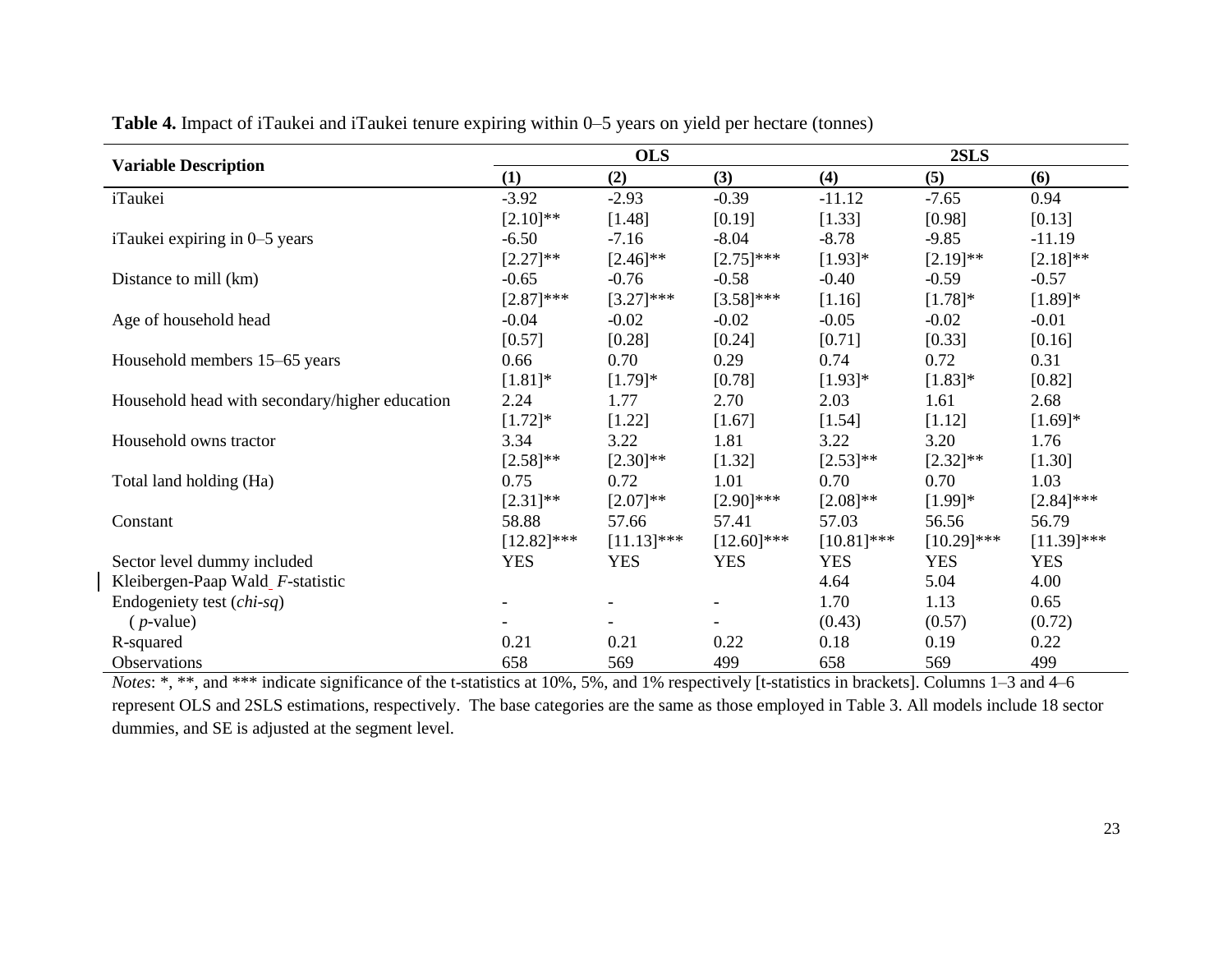|                                                |               | <b>OLS</b>   |               | 2SLS          |              |              |  |
|------------------------------------------------|---------------|--------------|---------------|---------------|--------------|--------------|--|
| <b>Variable Description</b>                    | (1)           | (2)          | (3)           | (4)           | (5)          | (6)          |  |
| iTaukei                                        | $-37.83$      | $-34.62$     | $-23.30$      | $-47.71$      | $-42.29$     | 24.81        |  |
|                                                | $[2.07]$ **   | $[1.87]$ *   | [1.16]        | [0.60]        | [0.56]       | [0.32]       |  |
| iTaukei expiring in 0–5 years                  | $-59.84$      | $-65.89$     | $-64.20$      | $-81.41$      | $-87.93$     | $-100.63$    |  |
|                                                | [1.61]        | $[1.77]$ *   | $[1.76]$ *    | [1.23]        | [1.29]       | [1.29]       |  |
| Distance to mill (km)                          | $-5.02$       | $-5.42$      | $-2.20$       | $-4.46$       | $-4.93$      | $-3.20$      |  |
|                                                | [1.50]        | [1.60]       | [0.86]        | [1.04]        | $[1.21]$     | [0.78]       |  |
| Age of household head                          | $-0.23$       | 0.18         | 0.00          | $-0.23$       | 0.20         | 0.10         |  |
|                                                | [0.34]        | [0.30]       | [0.00]        | [0.31]        | [0.31]       | [0.16]       |  |
| Household members 15-65 years                  | 3.73          | 3.51         | $-1.74$       | 3.96          | 3.59         | $-1.65$      |  |
|                                                | [0.83]        | [0.71]       | [0.40]        | $[0.86]$      | [0.72]       | [0.39]       |  |
| Household head with secondary/higher education | 14.89         | 7.20         | 12.89         | 14.34         | 6.69         | 13.51        |  |
|                                                | [1.13]        | [0.51]       | [0.84]        | [1.02]        | [0.46]       | [0.86]       |  |
| Household owns tractor                         | 17.38         | 16.02        | $-0.13$       | 17.16         | 15.91        | $-1.20$      |  |
|                                                | [1.09]        | [0.93]       | [0.01]        | $[1.07]$      | [0.92]       | [0.07]       |  |
| Total land holding (Ha)                        | 13.68         | 11.33        | 12.33         | 13.64         | 11.34        | 12.90        |  |
|                                                | $[3.19]$ ***  | $[2.87]$ *** | $[2.85]$ ***  | $[3.25]$ ***  | $[2.90]$ *** | $[2.78]$ *** |  |
| Constant                                       | 660.08        | 651.15       | 649.66        | 653.70        | 646.00       | 650.00       |  |
|                                                | $[10.91]$ *** | $[9.81]$ *** | $[10.25]$ *** | $[10.69]$ *** | $[9.63]$ *** | $[9.65]$ *** |  |
| Sector level dummy included                    | <b>YES</b>    | <b>YES</b>   | <b>YES</b>    | <b>YES</b>    | <b>YES</b>   | <b>YES</b>   |  |
| Kleibergen-Paap Wald_F-statistic               |               |              |               | 4.64          | 5.04         | 4.00         |  |
| Endogeniety test (chi-sq)                      |               |              |               | 0.19          | 0.18         | 1.16         |  |
| $(p$ -value)                                   |               |              |               | (0.91)        | (0.91)       | (0.56)       |  |
| R-squared                                      | 0.17          | 0.16         | 0.19          | 0.17          | 0.16         | 0.18         |  |
| <b>Observations</b>                            | 658           | 569          | 499           | 658           | 569          | 499          |  |

**Table 5.** Impact of iTaukei and iTaukei tenure expiring within 0–5 Years on chemical fertilizer use (kilograms/hectare)

*Notes*: \*, \*\*, and \*\*\* indicate significance of the t-statistics at 10%, 5%, and 1% respectively [t-statistics in brackets]. Columns 1–3 and 4–6 represent OLS and 2SLS estimations, respectively. The base categories are the same as those employed in Table 3. All models include 18 sector dummies, and SE is adjusted at the segment level.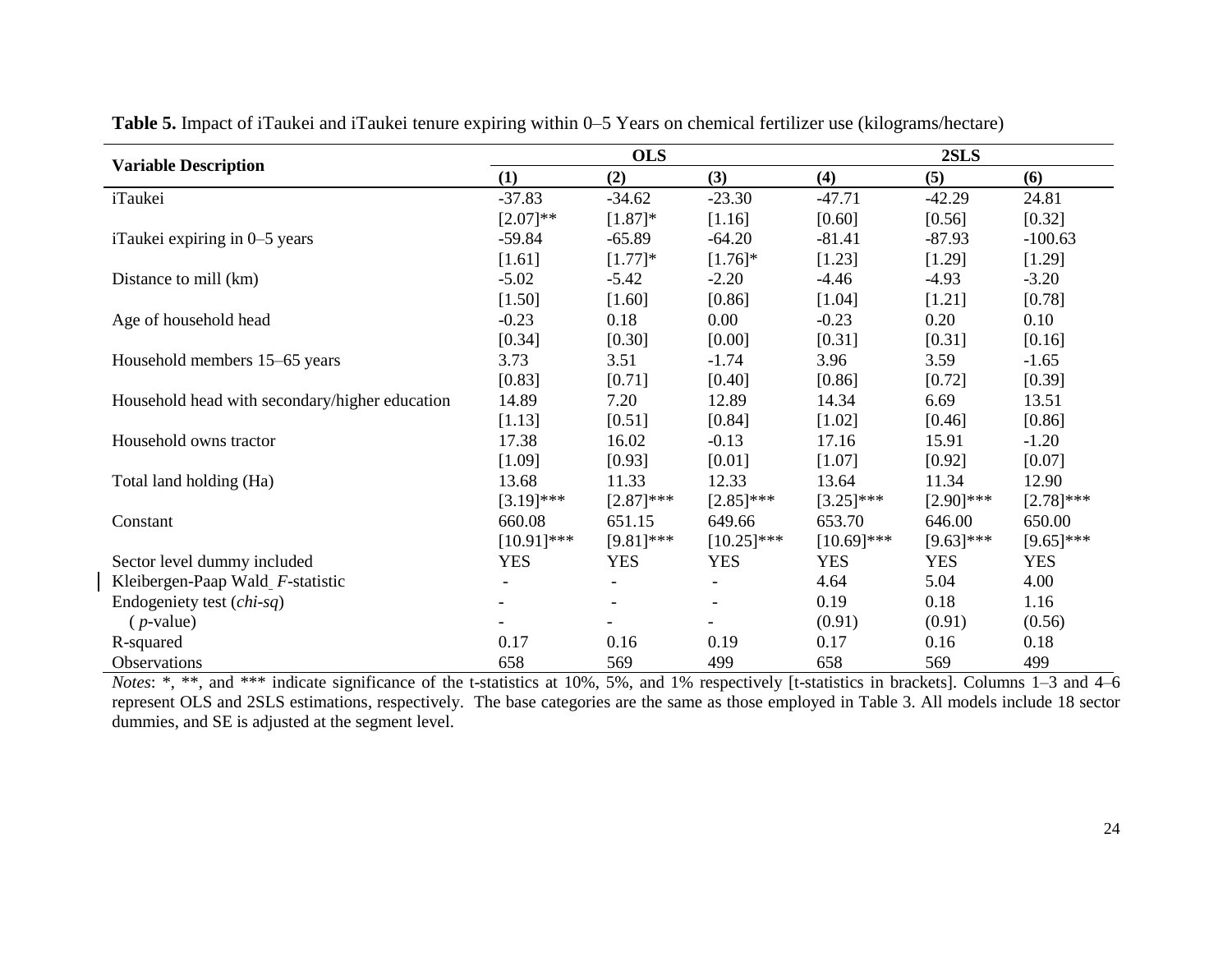|                                                |                          | <b>OLS</b>               |                          | 2SLS        |             |             |  |
|------------------------------------------------|--------------------------|--------------------------|--------------------------|-------------|-------------|-------------|--|
| <b>Variable Description</b>                    | (1)                      | (2)                      | (3)                      | (4)         | (5)         | (6)         |  |
| iTaukei                                        | 0.01                     | 0.00                     | 0.06                     | 0.03        | 0.03        | 0.13        |  |
|                                                | [0.19]                   | [0.03]                   | [1.04]                   | [0.14]      | [0.17]      | [0.68]      |  |
| iTaukei lease expiring in 0–5 years            | $-0.14$                  | $-0.15$                  | $-0.18$                  | $-0.19$     | $-0.20$     | $-0.25$     |  |
|                                                | $[2.65]^{**}$            | $[2.86]$ ***             | $[2.97]$ ***             | $[2.04]$ ** | $[2.22]$ ** | $[2.05]$ ** |  |
| Distance to mill (km)                          | 0.00                     | 0.00                     | 0.00                     | $0.00\,$    | $0.00\,$    | 0.00        |  |
|                                                | [0.06]                   | [0.18]                   | [0.80]                   | [0.02]      | [0.09]      | [0.40]      |  |
| Age of household head                          | 0.00                     | 0.00                     | $0.00\,$                 | 0.00        | $0.00\,$    | 0.00        |  |
|                                                | [0.02]                   | [0.13]                   | [0.24]                   | [0.01]      | [0.17]      | [0.30]      |  |
| Household members 15–65 years                  | 0.01                     | 0.01                     | 0.01                     | 0.01        | 0.01        | 0.01        |  |
|                                                | [0.49]                   | [0.53]                   | [0.67]                   | [0.48]      | [0.53]      | [0.67]      |  |
| Household head with secondary/higher education | 0.06                     | 0.07                     | 0.09                     | 0.06        | 0.07        | 0.09        |  |
|                                                | [1.53]                   | [1.53]                   | $[1.80]$ *               | [1.47]      | [1.48]      | $[1.77]$ *  |  |
| Household owns tractor                         | 0.07                     | 0.06                     | 0.04                     | 0.07        | 0.06        | 0.04        |  |
|                                                | [1.30]                   | [1.04]                   | [0.75]                   | [1.30]      | [1.04]      | [0.72]      |  |
| Total land holding (Ha)                        | 0.04                     | 0.03                     | 0.05                     | 0.04        | 0.03        | 0.05        |  |
|                                                | $[2.19]$ **              | $[1.99]$ *               | $[2.29]$ **              | $[2.17]$ ** | $[1.98]$ *  | $[2.25]$ ** |  |
| Constant                                       | $-0.12$                  | $-0.15$                  | $-0.26$                  | $-0.13$     | $-0.16$     | $-0.27$     |  |
|                                                | [0.69]                   | [0.79]                   | [1.27]                   | [0.74]      | [0.84]      | [1.35]      |  |
| Sector level dummy included                    | <b>YES</b>               | <b>YES</b>               | <b>YES</b>               | <b>YES</b>  | <b>YES</b>  | <b>YES</b>  |  |
| Kleibergen-Paap Wald F-statistic               | $\overline{\phantom{a}}$ | $\overline{\phantom{a}}$ | $\overline{\phantom{a}}$ | 4.64        | 5.04        | 4.00        |  |
| Endogeniety test (chi-sq)                      |                          |                          |                          | 0.42        | 0.49        | 0.47        |  |
| $(p$ -value)                                   |                          |                          |                          | (0.81)      | (0.78)      | (0.79)      |  |
| R-squared                                      | 0.13                     | 0.12                     | 0.14                     | 0.13        | 0.12        | 0.14        |  |
| <b>Observations</b>                            | 658                      | 569                      | 499                      | 658         | 569         | 499         |  |

**Table 6.** Impact of iTaukei and iTaukei tenure expiring within 0–5 Years on newly planted cane (ha)

*Notes*: \*, \*\*, and \*\*\* indicate significance of the t-statistics at 10%, 5%, and 1% respectively [t-statistics in brackets]. Columns 1–3 and 4–6 represent OLS and 2SLS estimations, respectively. The base categories are the same as those employed in Table 3. All models include 18 sector dummies, and SE is adjusted at the segment level.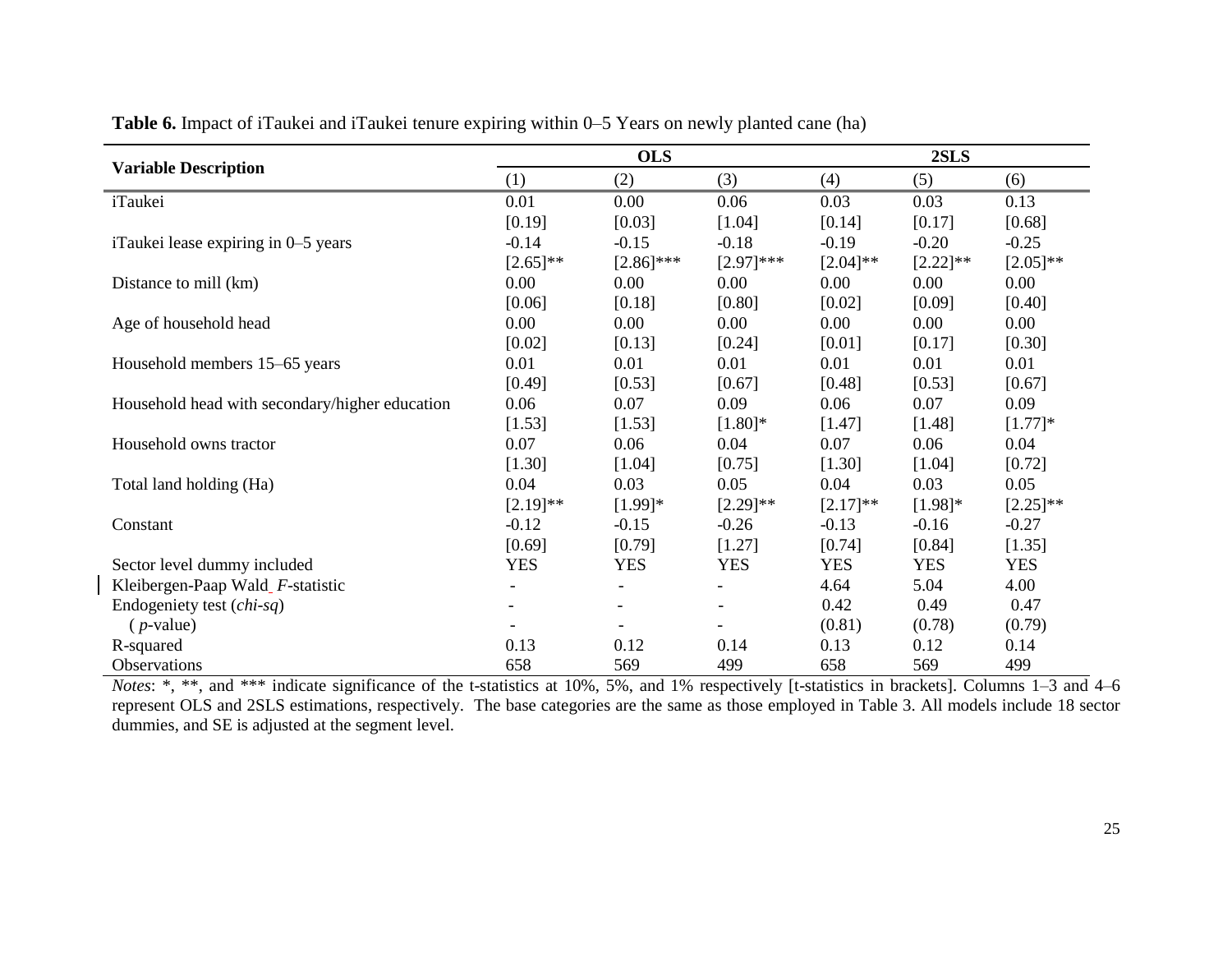

**Figure 1**. Area harvested and production of sugarcane and

*Source*: Fiji Bureau of Statistics (2014).*Note:* Fiji experienced severe drought in 1998.